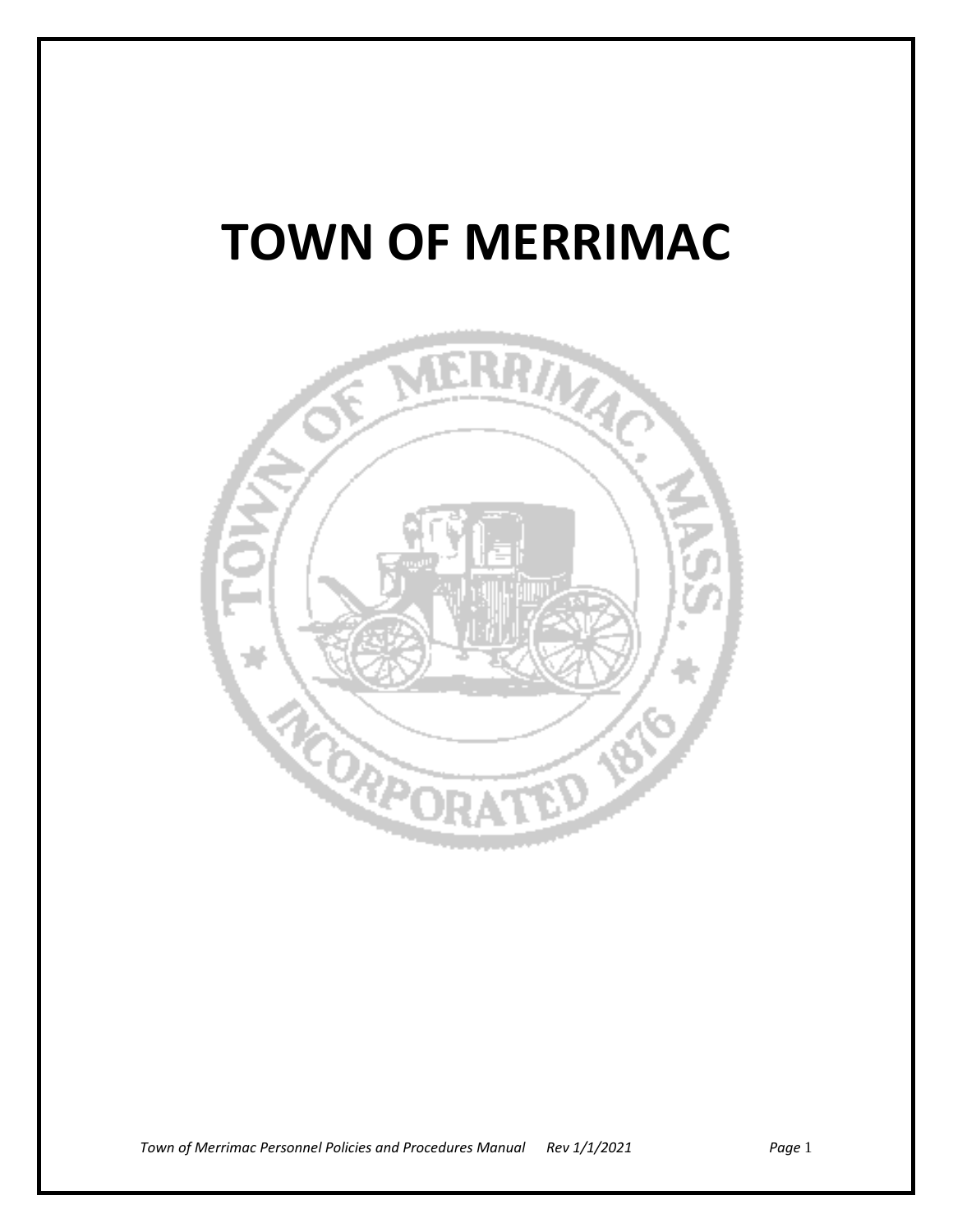# **Personnel Policies & Procedures**



**Board of Selectmen Town of Merrimac** *2-8 School Street Merrimac, Mass. 01860 (978) 346-8862*

## **WELCOME TO THE TOWN OF MERRIMAC**

We are happy that you are one of our loyal, dedicated, talented and supportive employees providing excellent service to the Town of Merrimac.

As an employee of the Town of Merrimac you play an important part in our town government. Our employees portray an image in the eyes of the community, which can make them feel confident and secure in our abilities to provide services to the community.

This Handbook is intended to provide you with some general information about our policies and practices pertaining to your employment. It should serve as a guide to let you know what you may expect from the Town of Merrimac, as well as some common sense principals of business conduct which all of us must observe to continue to make the Town of Merrimac a dynamic place to work and live.

If you have questions about the Town and its policies or your position during the time of your employment, or if you want additional details and specific information not found in this handbook, please feel free to inquire of your supervisor or the Finance Director.

Please remember that none of the material contained in this Handbook – nor any benefits, policies, or procedures – are contractual obligations. The contents of this Handbook and the benefits described on subsequent pages may be modified or changed by the Board of Selectmen and/or Town Meeting as deemed necessary and appropriate to suit the needs of employees or to respond to changing business conditions. It is the intent of the Board of Selectmen and other elected officials of the Town of Merrimac to act in the best interest of the Town at all times.

You will note that reference is made to insurance and OBRA retirement plans. In the event there is any conflict between the summaries in this Handbook and group insurance contracts or retirement plan documents, the contracts or plan documents will govern.

We ask that you keep your Employee Handbook in your work area for convenient reference.

Again, we welcome you as an employee of the Town of Merrimac.

**MERRIMAC BOARD OF SELECTMEN** Joel Breen, Chairman Benjamin Beaulieu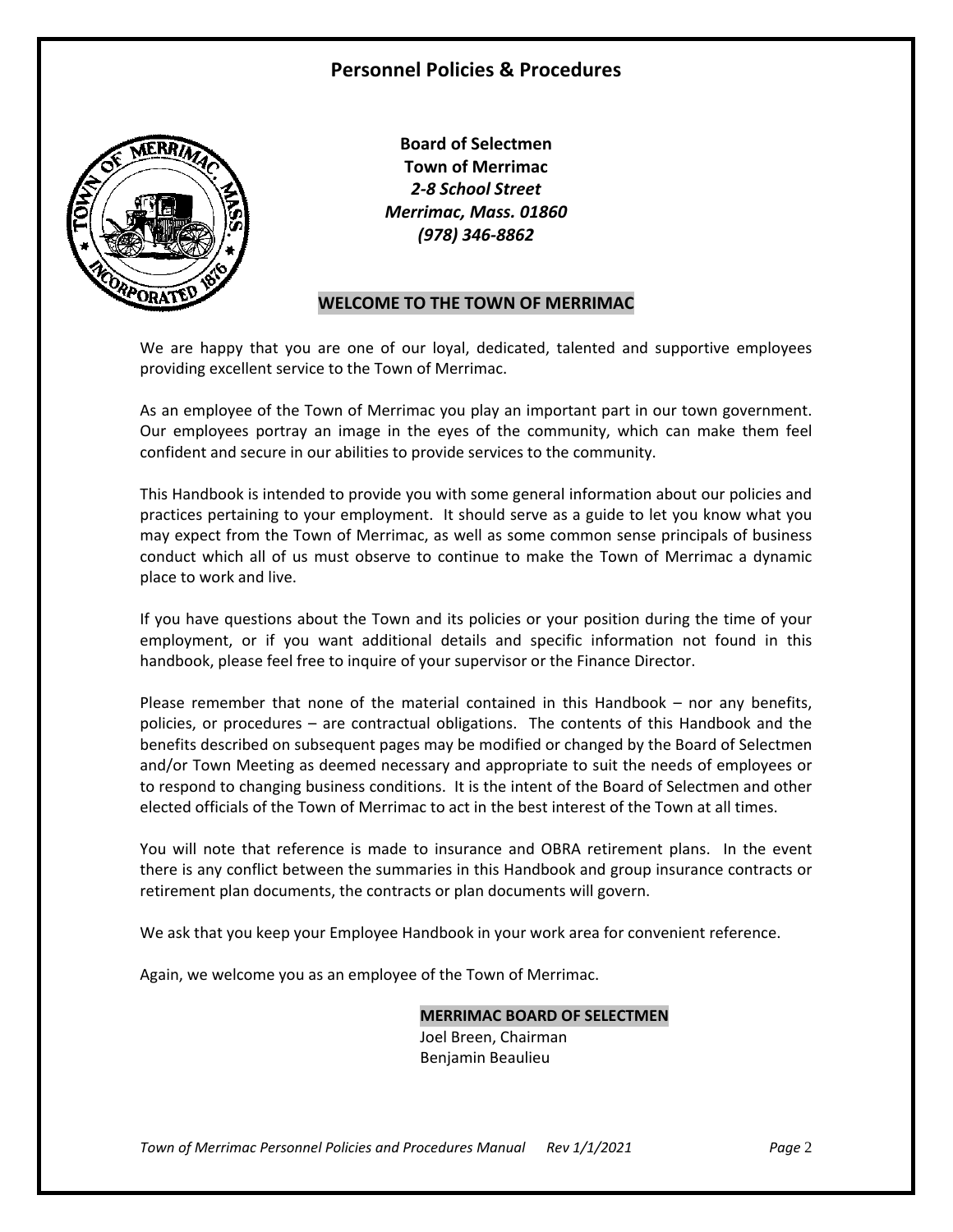# **TABLE OF CONTENTS**

| <b>DEFINITIONS</b>                          | 5  |
|---------------------------------------------|----|
| <b>EMPLOYEE BENEFITS</b>                    | 6  |
| <b>WORKER'S COMPENSATION</b>                | 7  |
| <b>SICK LEAVE POLICY</b>                    | 8  |
| PERSONAL LEAVE POLICY                       | 9  |
| <b>VACATION POLICY</b>                      | 10 |
| <b>HOLIDAY POLICY</b>                       | 11 |
| <b>OVERTIME POLICY</b>                      | 11 |
| <b>LONGEVITY POLICY</b>                     | 11 |
| <b>JURY LEAVE POLICY</b>                    | 11 |
| <b>RELIGIOUS HOLIDAYS</b>                   | 12 |
| <b>BEREAVEMENT LEAVE POLICY</b>             | 12 |
| WEATHER RELATED CLOSURE POLICY              | 12 |
| <b>EMPLOYEE EVALUATIONS</b>                 | 13 |
| <b>EMPLOYEE ATTENDANCE POLICY GUIDELINE</b> | 13 |
| <b>DISCIPLINARY POLICY</b>                  | 17 |
| <b>HARASSMENT POLICY</b>                    | 19 |
| DRUG FREE WORKPLACE POLICY                  | 22 |
| DRUG TESTING POLICY - CDL LICENSED          | 25 |
| DRUG TESTING POLICY - NON-CDL LICENSED      | 26 |
| SMOKING IN THE WORKPLACE POLICY             | 27 |
| <b>CELLULAR USE POLICY</b>                  | 28 |
| <b>COMPUTER USE POLICY</b>                  | 30 |
| <b>EMPLOYEE ASSISTANCE POLICY</b>           | 33 |
| <b>FAMILY AND MEDICAL LEAVE</b>             | 35 |
| TRAVEL EXPENSES AND MEAL REIMBURSEMENT      | 38 |
| <b>ACCESS TO PERSONNEL FILES</b>            | 42 |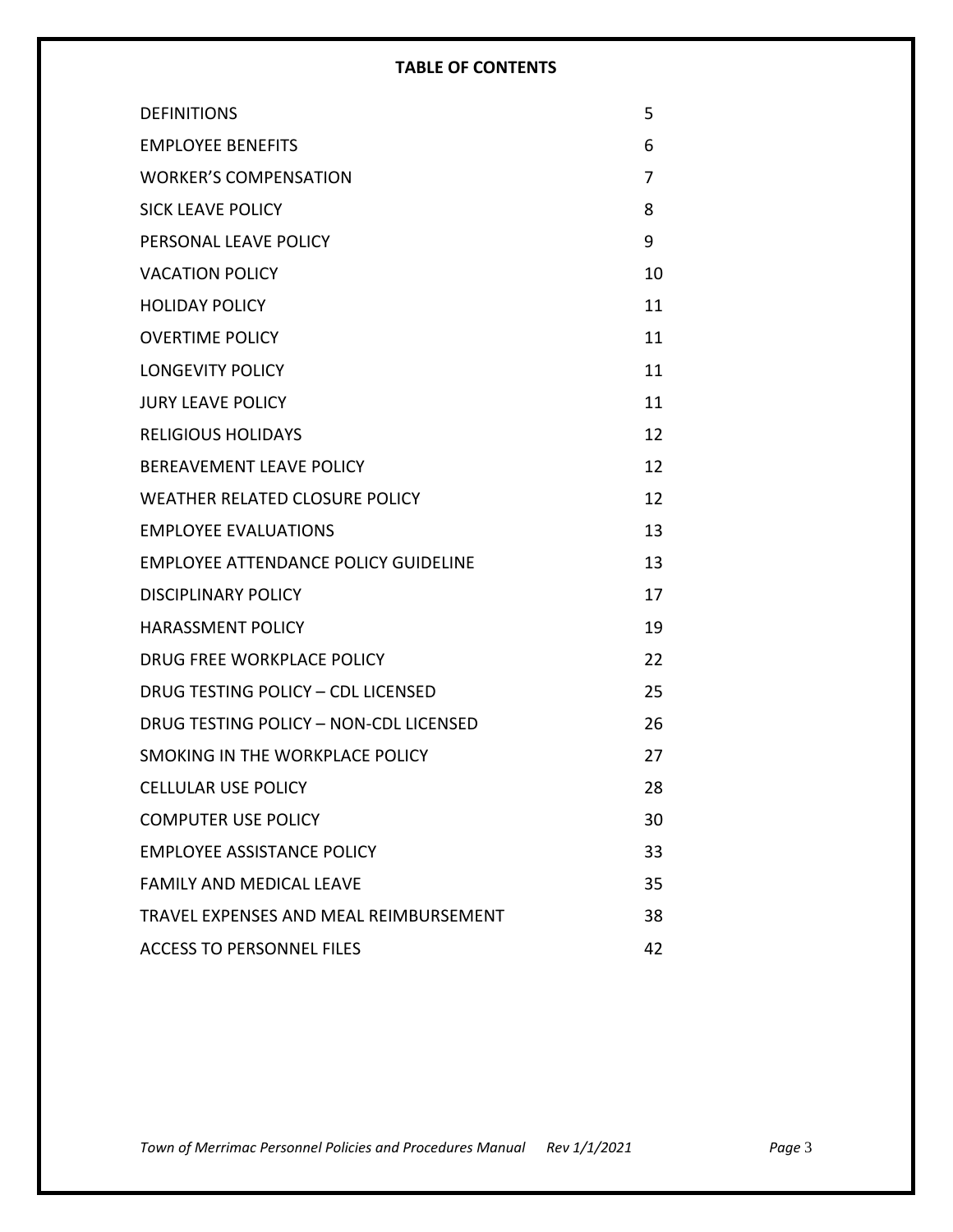# **PERSONNEL POLICIES AND PROCEDURES**

# **ORIGINAL MANUAL 01/06/99**

## **AMENDMENTS:**

| Longevity Policy                                 | (01/27/00)                    |
|--------------------------------------------------|-------------------------------|
| <b>Sick Leave Policy</b>                         | (05/01/00)                    |
| <b>Sick Leave Policy</b>                         | (05/07/01)                    |
| <b>Vacation Policy</b>                           | (05/07/01 & 7/1/17)           |
| <b>Holiday Policy</b>                            | (05/07/01)                    |
| <b>Bereavement Leave</b>                         | (05/07/01, 7/1/11 & 10/16/17) |
| <b>Vacation Policy</b>                           | (06/03/02)                    |
| Longevity Policy                                 | (06/03/02 & 7/1/17)           |
| <b>Overtime Policy</b>                           | (06/03/02)                    |
| Personal Leave Policy                            | (06/10/03)                    |
| Harassment Policy                                | (09/25/06)                    |
| Drug Free Workplace Policy                       | (09/25/06)                    |
| Drug Testing Policy - CDL Licensed Employees     | (09/25/06)                    |
| Drug Testing Policy - Non-CDL Licensed Employees | (04/30/07)                    |
| <b>Weather Related Closure Policy</b>            | (04/28/08)                    |
| <b>Cellular Phone Use Policy</b>                 | (07/01/09)                    |
| <b>Computer Use Policy</b>                       | (07/01/09)                    |
| <b>Personnel Evaluations</b>                     | (7/1/11)                      |
| <b>Worker's Compensation Policy</b>              | (7/1/11)                      |
| <b>Travel Expenses and Meal Reimbursement</b>    | (4/30/18)                     |

*Town of Merrimac Personnel Policies and Procedures Manual Rev 1/1/2021 Page* 4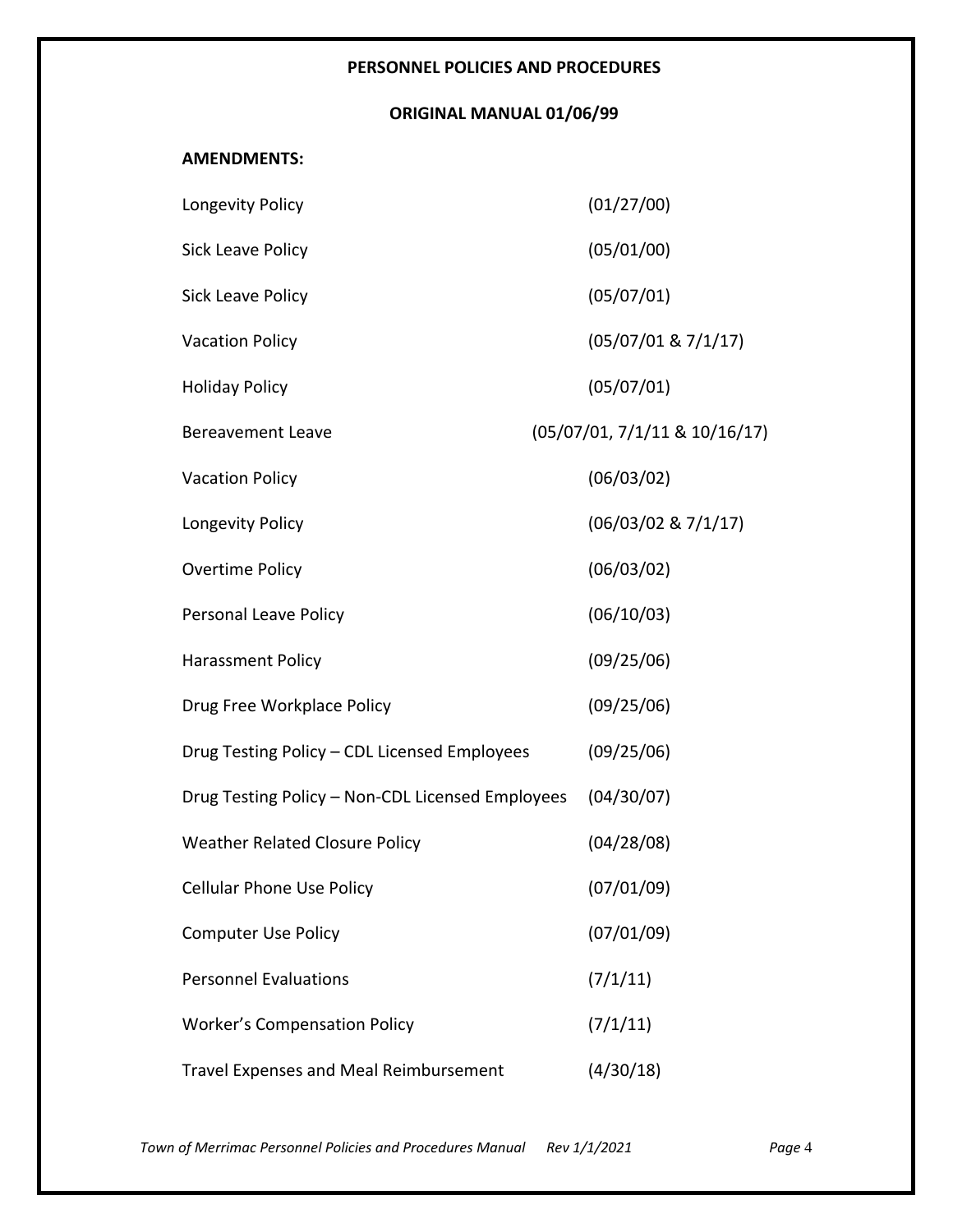# **DEFINITIONS**

# **Employee**

Any person engaged to perform services by the Town of Merrimac and who shall receive compensation for said services and who shall be under the direct supervision of other Town of Merrimac employees or elected officials. All individuals subject to tax withholding provisions of the Internal Revenue Code (I.R.C.) regardless of whether they may be otherwise exempt from withholding pursuant to said I.R.C., shall be deemed employees.

# **Full Time Employee**

For the purposes of determining full eligibility for all Town benefits, a full time employee shall be any employee who shall average at least 30 hours per week, on an annual basis, in the employ of the Town of Merrimac. All elected officials and public safety department heads shall be deemed full time employees under this policy.

## **Permanent Part Time Employee**

For the purposes of determining pro-rated eligibility for all Town benefits, a permanent part time employee shall be any employee who shall average at least 20 hours per week, on an annual basis, in the employ of the Town of Merrimac.

## **Temporary Employee**

Any full time or part time employee whose salary is funded in part by any state or federal grant or whose position is funded for a finite period of time of less than one year.

## **Part Time Employee**

Any employee of the Town of Merrimac who is not a full time employee, permanent part time employee or a temporary employee of the Town of Merrimac is a part time employee. Any employee who is strictly "on call" or designated a reserve, regardless of the average weekly hours worked by said employee in any given year, is a part time employee.

## **Pro-Rated Benefits**

Permanent Part Time Employees (PTE) shall be eligible for certain Town benefits on a pro-rated basis. A PTE's pro-rated benefits shall be based upon the PTE's average weekly hours as they relate to 35 hours per week. For example, a PTE who works 20 hours per week would be entitled to 60% of full time benefits.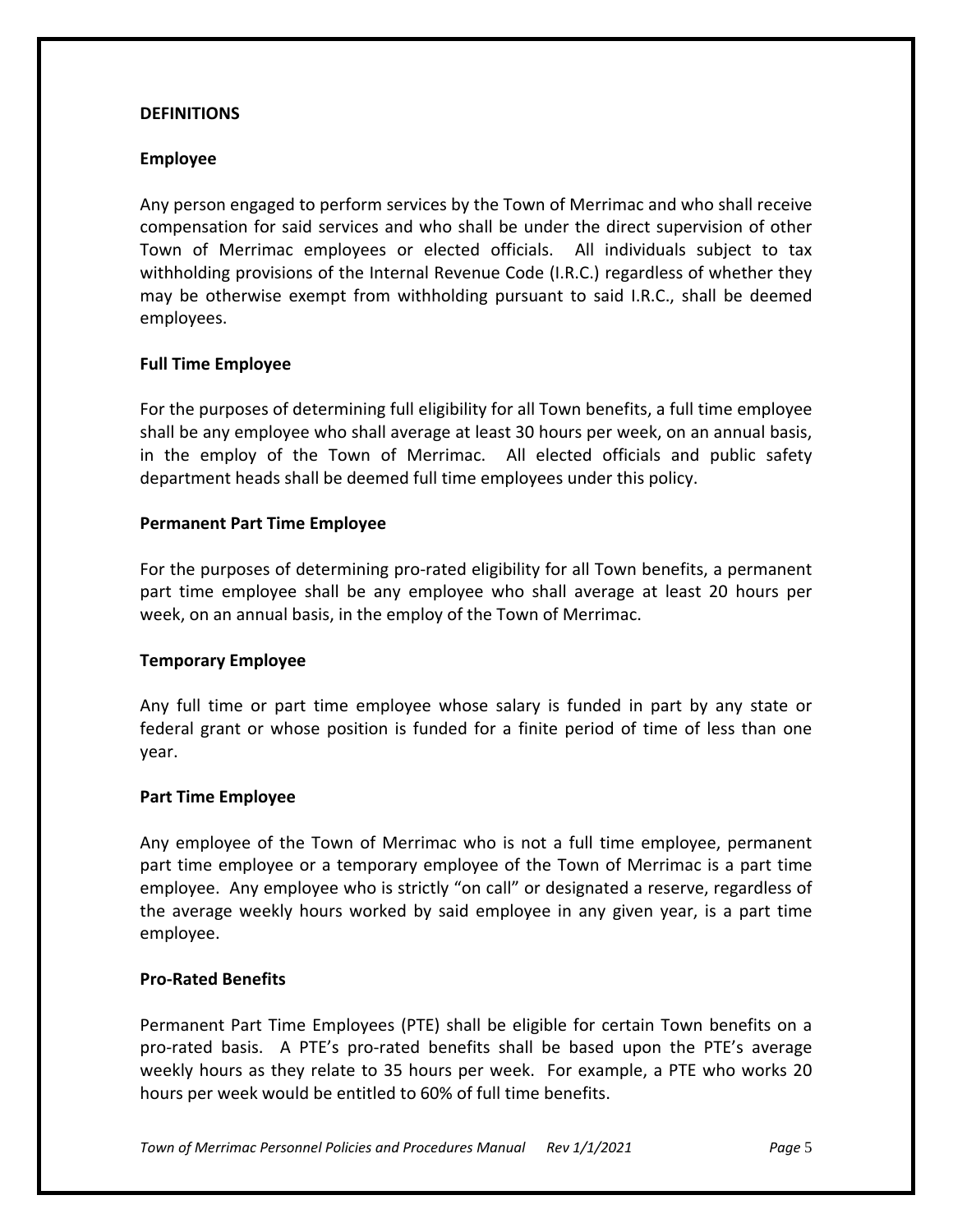## **EMPLOYEE BENEFITS**

The Town of Merrimac offers its eligible employees the following benefits in addition to regular compensation.

- **Vacation Leave -** In accordance with the provisions of this policy.
- **Holidays -** In accordance with the provisions of this policy
- **Sick Leave -** In accordance with the provisions of this policy.
- **Personal Leave -** In accordance with the provisions of this policy.
- **Bereavement Leave -** In accordance with the provisions of this policy.
- **Family and Medical Leave -** In accordance with the provisions of this policy.
	- **Essex County Retirement Plan –** This program is a defined benefit program administered under the provisions of G.L. c. 32B. Eligibility and participation is determined by the Essex County Retirement Board.
	- **Deferred Compensation Plan -** All employees are eligible to participate in this supplemental retirement program.
	- **Cafeteria Plan -** Allows employees to pay for certain benefits out of pre-tax earnings
	- **Health Insurance -** The Town offers three separate health plans to full time and permanent part time employees. The Town contributes 55% of the cost of the premium for the HMO products and 50% of the cost of the premium for the BCEP on behalf of the employees. Details and coverage options are available at the office of the Finance Director.
	- **Dental Insurance -** The Town offers Dental Blue to its full time and permanent part time employees. The Town contributes 50% of the cost of the premiums on behalf of full time employees and a prorated share of the premium on behalf of permanent part time employees. Details and coverage options are available at the office of the Finance Director.
	- **Life Insurance -** The Town offers Term Life Insurance in amounts up to \$10,000 to its full time and permanent part time employees. The Town contributes 50% of the cost of the premiums on behalf of full time employees and a prorated share of the premium on behalf of permanent part time employees.
	- **OBRA -** The Town offers and requires all part time employees to contribute to an individual retirement account under the provisions of the Federal OBRA laws as an alternative to Social Security.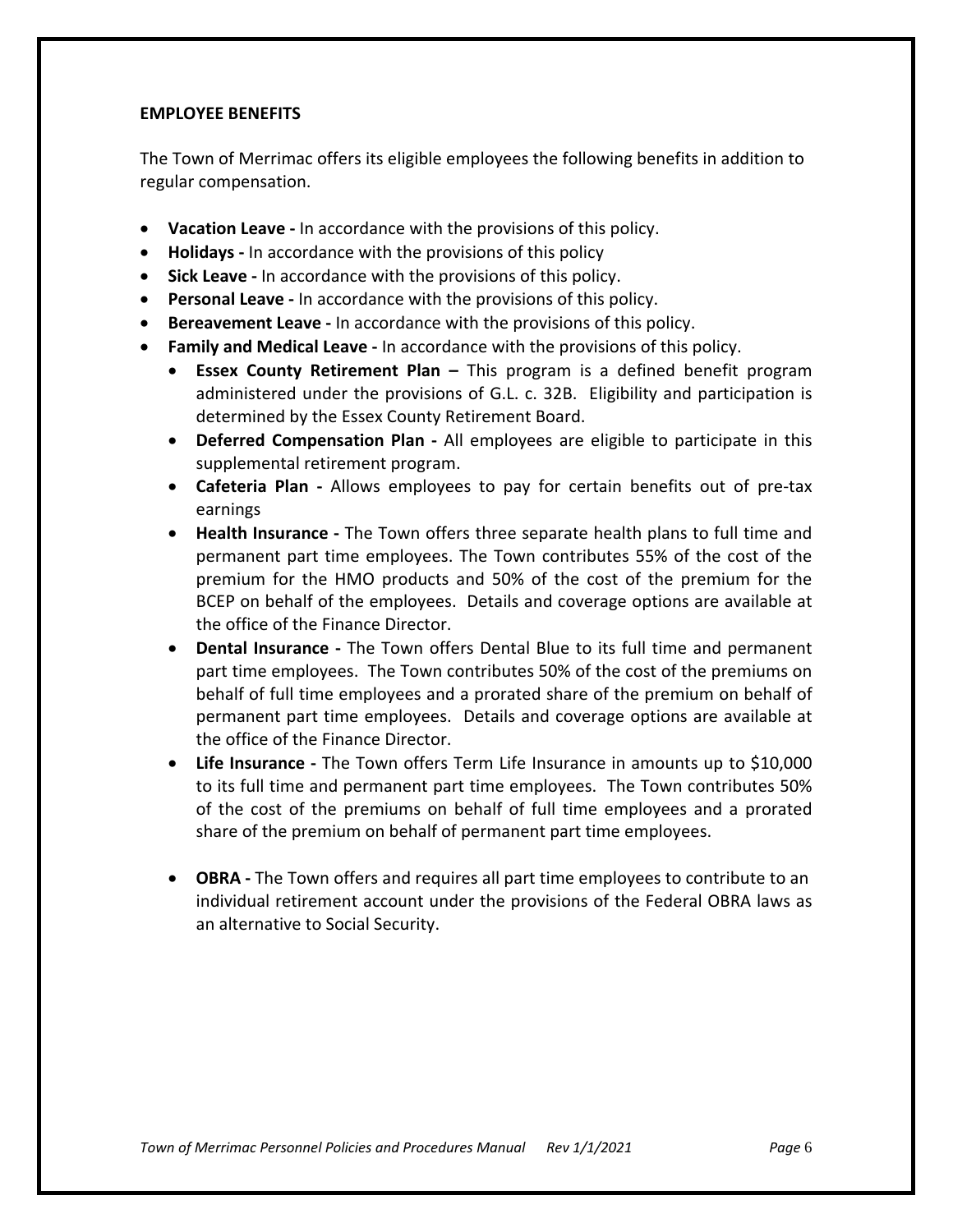#### **WORKER'S COMPENSATION POLICY**

## **1. PURPOSE AND SCOPE**

The purpose of this policy is to affirm the Town of Merrimac's compliance with applicable sections of MGL Chapter 152; to establish guidelines for the accrual of earned leave benefits and the payment of health/life premiums for employees receiving workers' compensation payments

## **2. APPLICABILITY**

This policy applies to all General Government Town employees excluding public safety employees (police officers and firefighters). Employees whose employment is regulated by bargaining agreement are subject only to those portions of this policy which are not specifically governed by law or agreement.

## **3. DEFINITIONS**

Workers' Compensation—payment made in lieu of wages to an employee injured while on the job, i.e. work related illness or injury sustained in the performance of position duties and responsibilities.

## **4. POLICY**

In accordance with applicable sections of MGL Chapter 152, Section 69 the Town shall carry workers' compensation insurance. All employees, supervisors and managers must comply with the regulations of the statute and the directives of the workers' compensation insurance provider. Employees who are receiving workers' compensation payment for ten (10) or more days in one calendar month shall not accrue sick leave for that month in which worker's compensation is paid.

Employees who are receiving workers' compensation payment for more than six (6) consecutive months shall not accrue vacation leave going forward.

#### **5. PROCEDURES**

5.1 Sick Leave

Employees who receive worker's compensation payments for more than ten (10) days in a calendar month will not accrue sick leave for that month.

- 5.2 Vacation Leave
	- 5.2.1 Employees who receive workers' compensation payments for more than six (6) consecutive months shall not accrue vacation leave going forward.
	- 5.2.2 An employee who would lose accumulated vacation leave because of workers' compensation status shall be allowed to carry forward all current accumulated vacation leave in accordance with Town of Merrimac policy.
- 5.3 Health and Life Insurance
	- 5.3.1 Employee must pay the Town directly for the employee cost of the health and life insurance premiums on the first date of the month of coverage.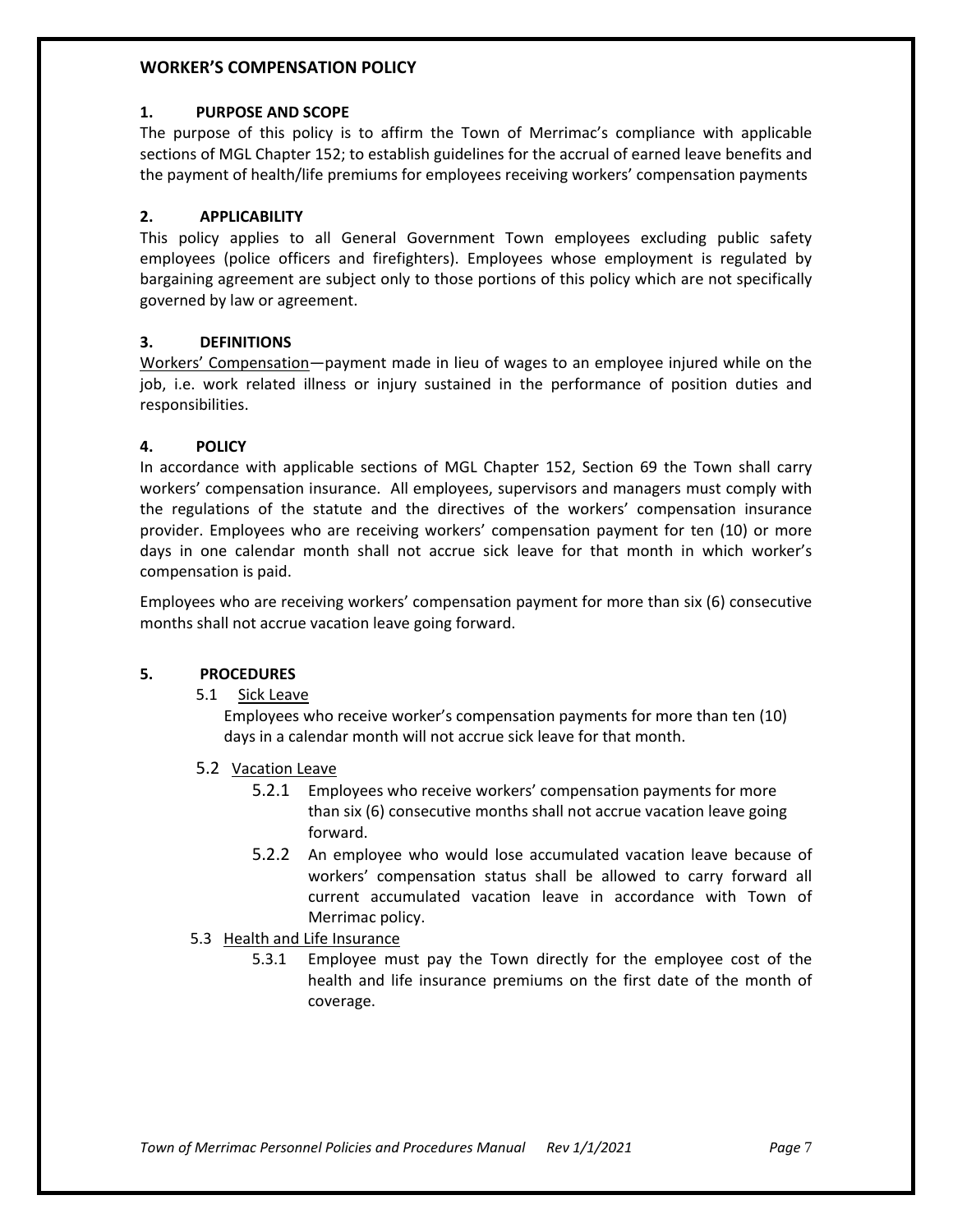#### **SICK LEAVE POLICY**

Sick leave is a benefit limited to absences caused by illness, injury, exposure to contagious disease, or illness or disability arising out of, or caused by, pregnancy or childbirth.

Eligible employees will accrue one and one-quarter (1 1/4) sick days per month of service (prorated for those who commence employment after July). Employees commencing work after the fifteenth day of a month shall not receive credit for that month. The maximum accumulation of sick leave shall be two hundred (200) days.

Employees shall be entitled to sick leave without loss of pay if they have notified their supervisor, or designee, of the absence and cause thereof at least one hour before the start of their shift, or as soon thereafter as practicable.

If employees have been warned that their use of sick leave has been excessive and/or has established a pattern of abuse, the Town, in its exclusive discretion, may require a written certificate from a Town approved physician establishing incapacity, illness, or injury as a condition of payment of sick leave benefits. Excessive and/or patterned abuse shall be cause for the Town to initiate progressive disciplinary action. If an employee uses sick leave for purposes other than legitimate illness or non-work incurred injury, the employee shall be subject to discipline up to and including discharge.

The Town may require an employee who seeks to return to work after being absent, whether paid or unpaid, for three (3) or more consecutive work days, to be examined by a Town-selected physician to determine the employee's fitness for work.

Effective July 1, 2000 and thereafter, any eligible employee, upon written notice of intent to retire under the provisions of the Essex County Retirement Board by December  $1<sup>st</sup>$  of the calendar year preceding the fiscal year in which said retirement will be effective, will be paid a lump sum of twenty five percent (25%) of all accumulated sick leave. Any employee not giving the December  $1<sup>st</sup>$  notice as defined above, but who does give sixty (60) day notice of their intent to retire under the provisions listed above, shall also be paid a lump sum payment of twenty five percent (25%) of all accumulated sick leave. If the Board of Selectmen, because of the 60 day notice, is unable to fund the provisions of the sick leave buy back that fiscal year, the Board shall fund it as soon as possible in the following fiscal year.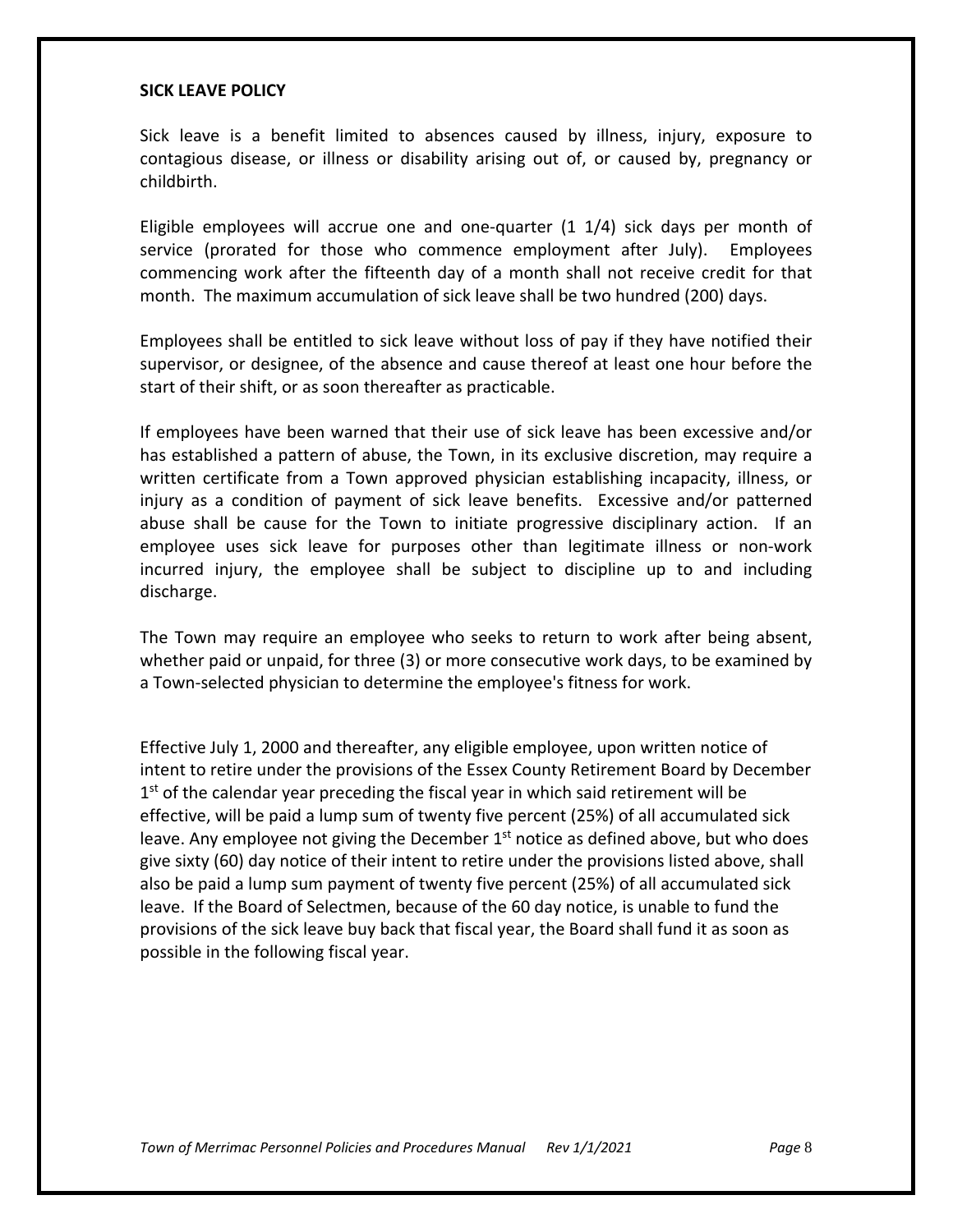## **PERSONAL LEAVE POLICY**

Full Time Employees shall be granted three (3) days of personal leave on July I of each year. Application for such leave must be made to supervisors as early as possible and, except in an emergency, not less than one (1) working day in advance. Except in emergency situations, personal leave shall not be granted the scheduled work day before or after a holiday, vacation period, or other leave of absence.

Personal leave shall be used only for non-work related personal business or family matters that can only be done during normal working hours. Personal leave shall not be considered additional vacation leave.

Personal days shall not be accrued from year to year and shall be lost if not used during the fiscal period in which they are available.

All salaried Compensated Personnel shall receive one (1) additional day of personal leave in those fiscal years in which February contains 29 days and adds a workday in the fiscal year.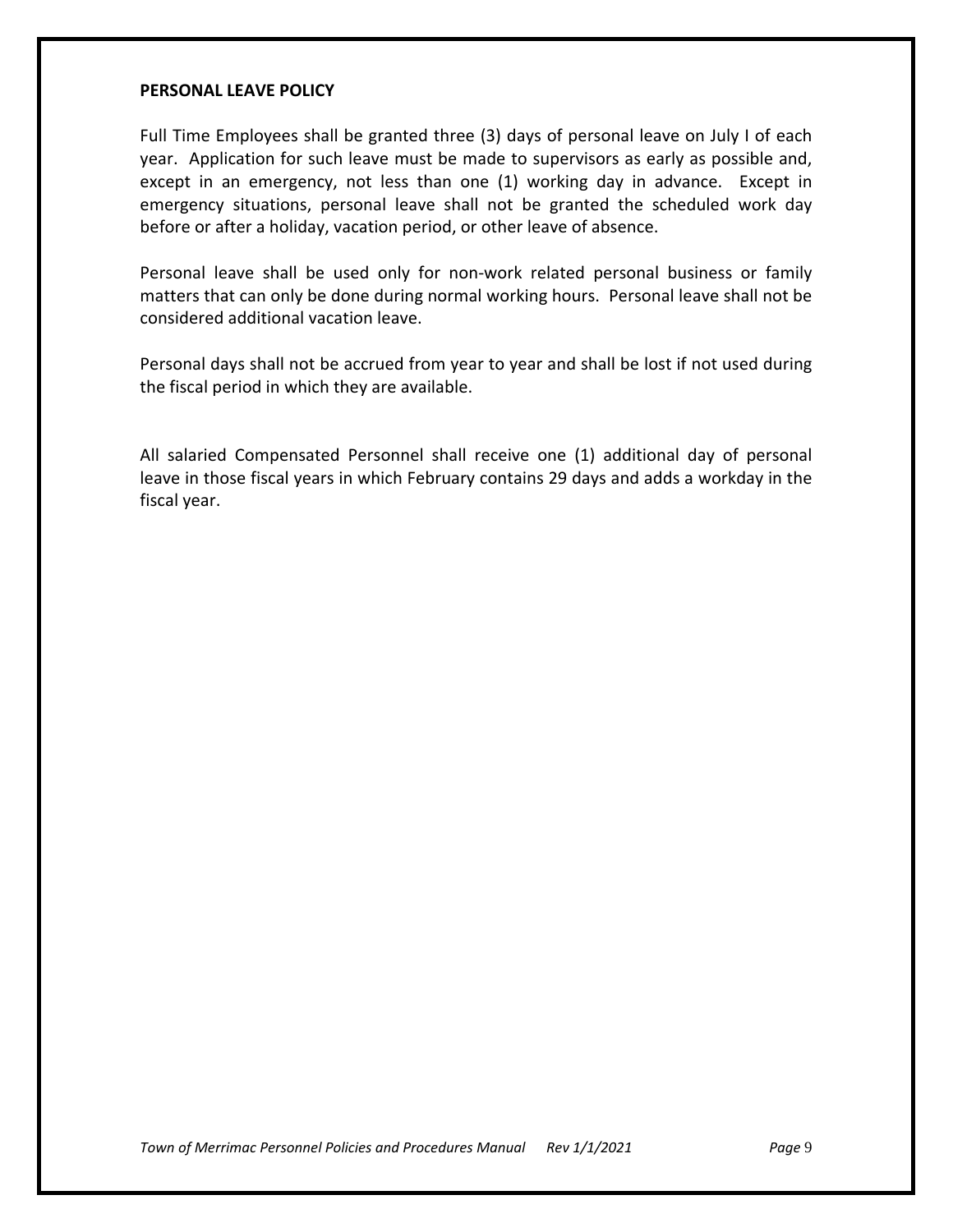## **VACATION POLICY**

Full-time employees shall be granted a vacation with pay in each fiscal year in accordance with the following schedule:

| <b>Length of Service</b>                                                   | <b>Vacation Period</b> |
|----------------------------------------------------------------------------|------------------------|
| New employees to five (5) years, as of<br>anniversary date of hire         | Two (2) weeks          |
| Six (6) years to ten (10) years, as of<br>anniversary date of hire         | Three (3) weeks        |
| Eleven (11) years to fifteen (15) years, as<br>of anniversary date of hire | Four (4) weeks         |
| Sixteen (16) years and beyond, as<br>of anniversary date of hire           | Five (5) weeks         |

Vacation shall accrue on an annual basis in accordance with the above schedule and shall be credited to employees on July 1 of each fiscal year. Permanent Part Time employees shall accrue vacation leave on a pro-rated basis.

Every employee who is in their first year of employment with the Town and who has actually worked for six (6) months in the aggregate prior to July  $1<sup>st</sup>$  shall be allowed to take one (1) week of vacation leave.

Vacation periods shall be granted at times to be approved by immediate supervisors or their designees. For vacation leave exceeding 2 days, the employee shall give at least one (1) week advance notice to their supervisor or designee. For leave of less than two days, the employee shall notify their supervisor no later than the morning of said leave unless said leave shall be taken the day before or the day after a holiday period in which case (1) week advance notice shall be required. Employee shall be allowed to carry forward (5) days of accrued vacation in any given fiscal year.

Employees who terminate service without having been granted the vacation to which they are entitled, shall be paid an amount in lieu of vacation, in accordance with the provisions of Massachusetts General Laws, Chapter 41, Section 111 E.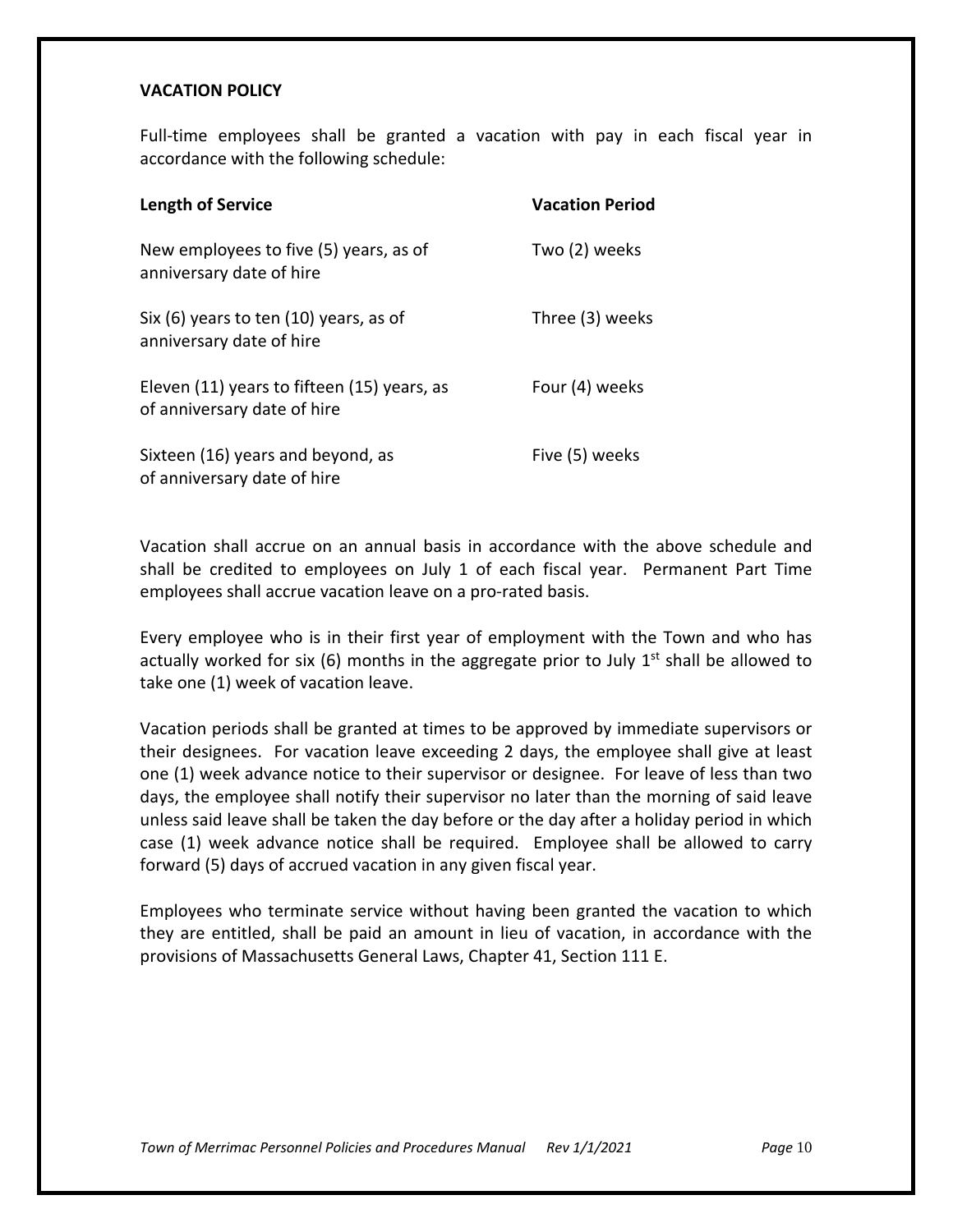# **HOLIDAY POLICY**

Full-time employees shall be granted leave with pay on the days designated by law for observance of the following holidays:

New Year's Day Martin Luther King Day Washington's Birthday Patriot's Day Memorial Day ½ Day before Independence Day Independence Day Labor Day Columbus Day

Veterans' Day ½ Day before Thanksgiving Day Thanksgiving Day Day after Thanksgiving Day ½ Day before Christmas Day Christmas Day Day after Christmas ½ Day before New Year's Day

Permanent Part Time Employees shall be granted leave with pay on a pro-rated basis for all holidays that fall on a day that said employee would have otherwise worked but for the holiday.

# **OVERTIME POLICY**

All hours worked in excess of forty (40) hours in a work week shall be paid for at one and one-half  $(1 \frac{1}{2})$  times the employees hourly earnings. This policy shall not apply to salary compensated employees.

## **LONGEVITY POLICY**

The Town will pay longevity pay to full time employees in the amount of \$300.00 per year after the fifth full of employment, \$400.00 per year after the tenth full year of employment, \$500.00 per year after the fifteenth full year of employment, \$600.00 per year after the twentieth full year of employment, \$700.00 per year after the twenty fifth full year of employment, \$800.00 per year after the thirtieth full year of employment, \$950.00 per year after the thirty sixth full year of employment, and \$1,000.00 per year after the fortieth full year of employment.

## **JURY LEAVE POLICY**

Full and Permanent Part Time Employees required to serve on a jury shall promptly notify their immediate supervisor. The difference between fees received (excluding reimbursement for meals or travel) and regular compensation will be paid by the Town. Employees dismissed from jury duty before 12:00 PM shall return to work for the balance of that workday.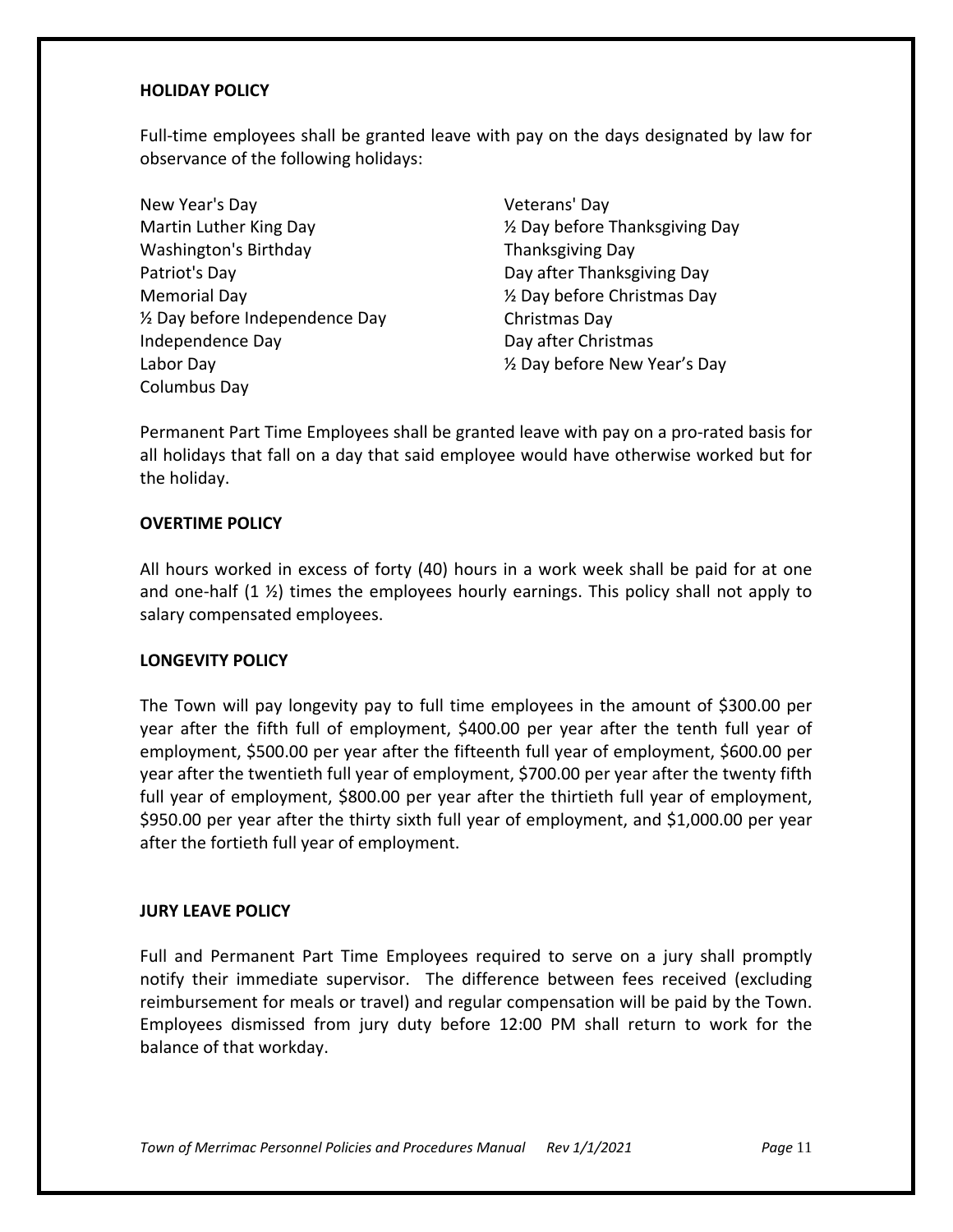## **RELIGIOUS HOLIDAYS**

The Town of Merrimac does not discriminate against employees because of their religious beliefs. The Town will make reasonable accommodation for the religious practices of employees, including modifying an employee's work schedule to enable the employee to have certain days off. Employees who give five (5) days notice of an intended absence from work to observe a religious holiday or Sabbath will not be required to work that day, unless granting the holiday will cause the Town undue hardship. The Town will not compensate the employee for time lost due to religious holidays. Employees may use personal or vacation days, or take unpaid leave, in order to observe religious holidays.

## **BEREAVEMENT LEAVE POLICY**

Employees shall be granted leave of absence with pay in the event of death in the immediate family. Such leave shall extend from the time the employee receives notification of the death to the first work day following the day of the funeral, or memorial service, not exceeding a period of five (5) days. *Immediate family shall* consist of father, mother, spouse or significant other, child, step-child, father-in-law, mother-inlaw, brother, sister, grandparents, grandchildren or other relative living in the household.

Employees shall be granted a three (3) days leave of absence with pay in the event of the death of a, brother-in-law, sister-in-law, aunt, uncle, nephew or niece.

# **WEATHER RELATED CLOSURE POLICY**

In extreme cases, the Finance Director may order the closing, late opening or early closing of non-essential buildings. Every effort will be made to contact employees directly. In such instances, employees will not be charged for the time off, but neither will employees who had already arranged for paid time off be credited with that time.

In cases of severe weather and driving conditions, the Town will exercise flexibility in arrival and leaving times, so long as the time is made up or charged to vacation or floating holiday leave.

In cases where an employee feels personally at risk due to extreme weather conditions, or other extreme emergency, and an office closing has not been ordered, the employee may make up the time or take accrued vacation or floating holiday leave for that day or part of a day that he/she chooses not to come to work or chooses to leave early.

It is the responsibility of the Department Head to ensure that there is adequate office coverage at all times when Town buildings are open for business.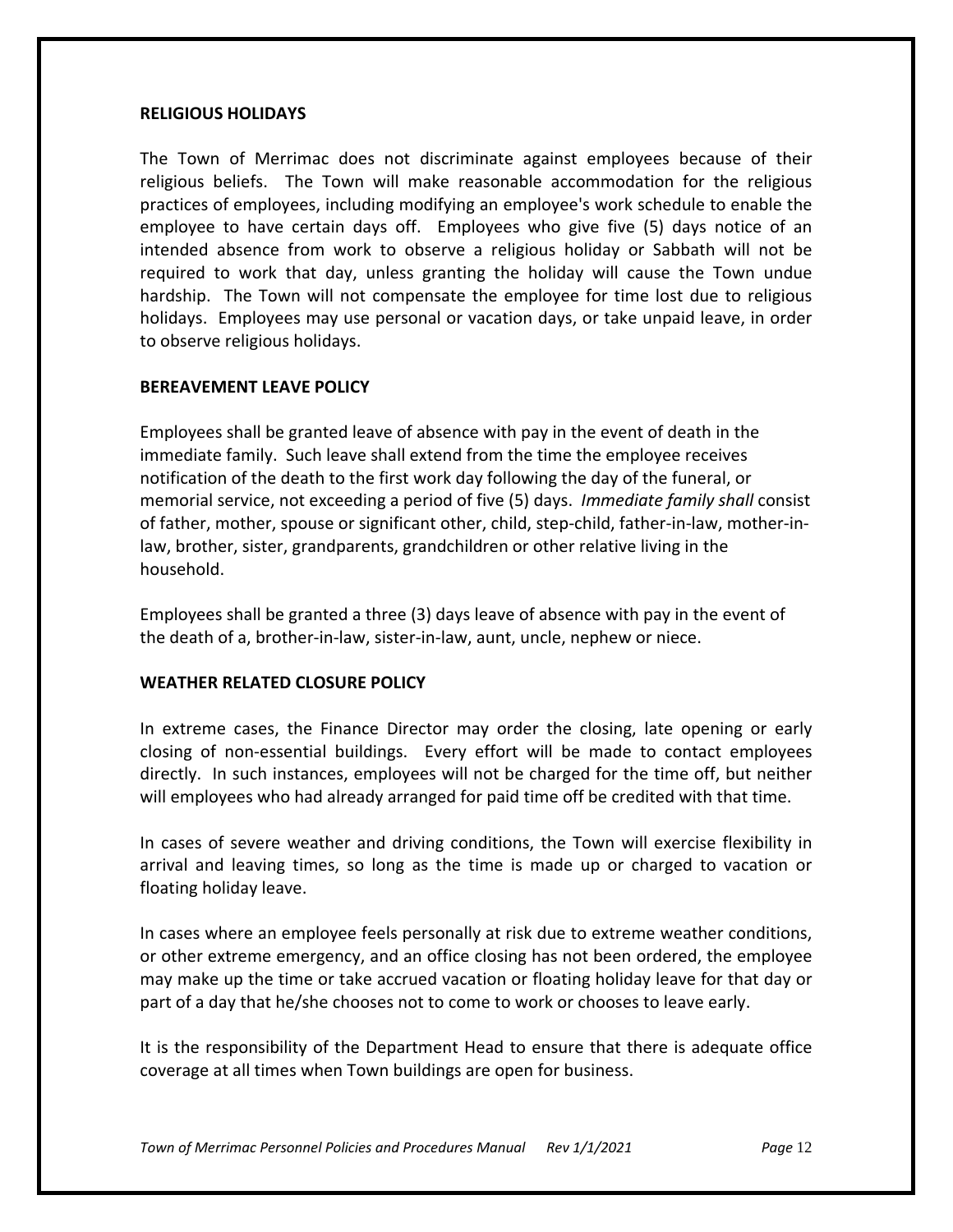## **PERSONNEL EVALUATIONS**

Annual employee evaluations will be completed for all employees, on or before the employee's anniversary date, based on previously discussed goals and objectives agreed upon with management.

# **EMPLOYEE ATTENDANCE POLICY GUIDELINE**

This Policy Guideline is designed to improve attendance and to ensure the efficient and economic delivery of municipal services. Abuse of time-off privileges cannot be tolerated, since such abuse undermines effective public services and creates unwarranted costs to the Town. The Town provides sick leave benefits in accordance with personnel policies and collective bargaining agreements. Sick leave is a benefit limited to absences caused by illness, injury, exposure to contagious disease, or illness or disability arising out of, or caused by, pregnancy or childbirth. All absences must be documented on the departmental payroll.

The attendance policy is established to ensure proper use of sick leave. This guideline is not intended to infringe on legitimate use of sick leave benefits; rather, it is designed to improve attendance and to eliminate the abuse of those sick leave benefits. Application of this policy will be helpful in initiating preventive health measures, identifying potential abusers, and correcting unacceptable behavior.

Responsibilities in combating high absenteeism are delegated to the following participants:

**Department Head** - to effectively administer the attendance policy and a progressive disciplinary process, to monitor attendance records, and to counsel employees concerning unacceptable and costly attendance practices.

*Employee -* to maintain good attendance practices and to comply with departmental work rules and regulations.

*Finance Director -* to ensure efficient and effective implementation of attendance policies and procedures, to provide orientation and advice to all participants in the effective application of the policies, and to maintain a comprehensive information and record-keeping system as the basis for the implementation of the Town's program to manage attendance.

Of major importance to the Town of Merrimac's attendance policy is its consistent application. This aspect of the policy will ensure that unacceptable patterns of absence will be recognized**,** enabling management to implement corrective action in a fair and equitable manner**.**

The department head has primary responsibility for effectively implementing the attendance policy. Department head performance is affected by an employee's poor

*Town of Merrimac Personnel Policies and Procedures Manual Rev 1/1/2021 Page* 13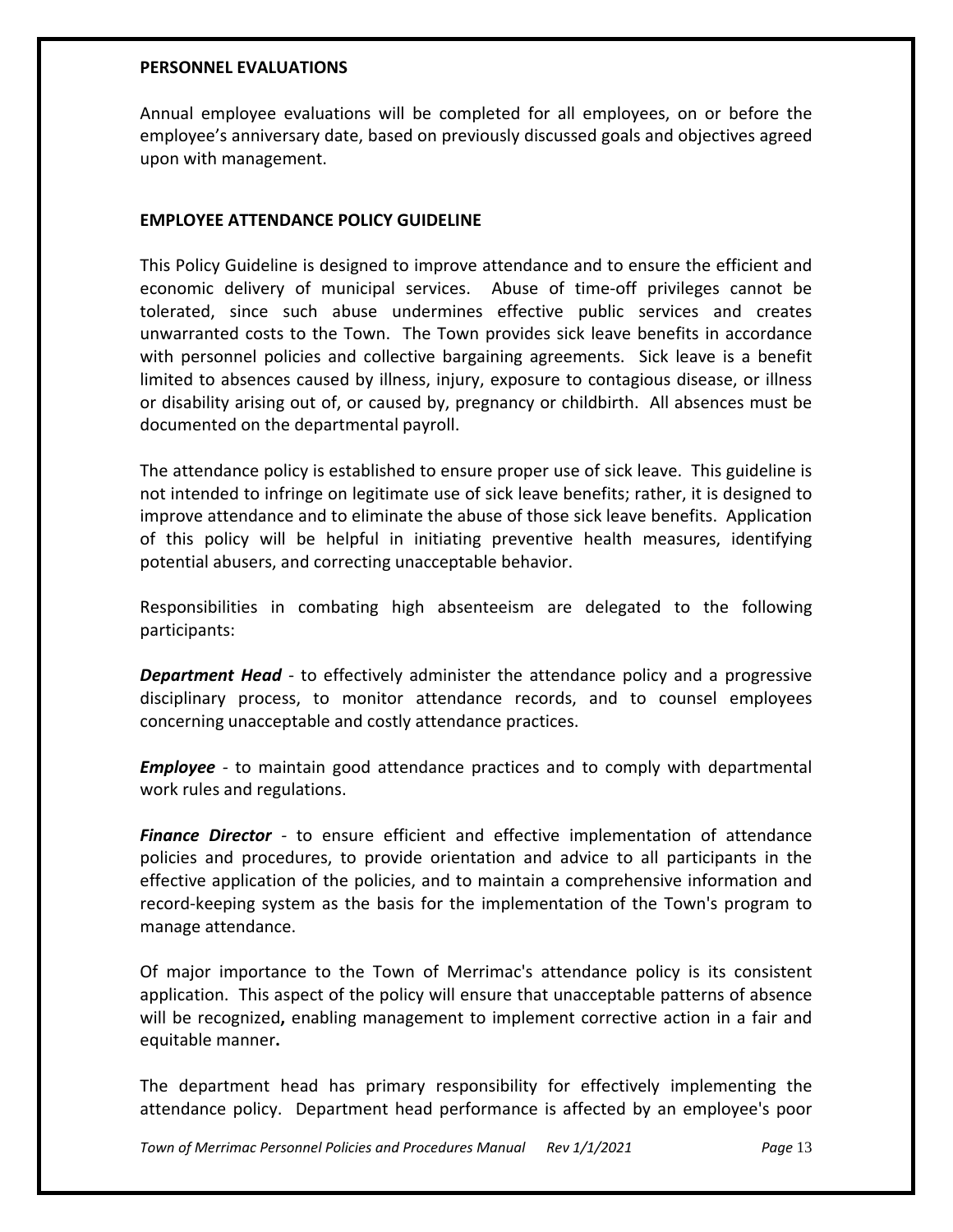attendance. Absenteeism impacts departmental performance, causing missed deadlines, low quality of work due to inexperienced replacements, scheduling and coverage problems, excessive overtime costs, and low morale of employees who must assume the absentee's workload.

Departmental performance is affected by the productivity and morale of employees. Employee motivation and attendance are key factors affecting the productivity of the department. Therefore, department heads should appreciate that it is in their own best interest to develop and to maintain good attendance practices. Their effectiveness is measured by the accomplishments of their department. A good attendance practice within a department is indicative of a well-motivated and supervised work force.

Department heads should inform employees that good attendance records, along with other criteria, will be beneficial to employees if they request a transfer, reclassification, promotion or other personnel action.

*Supervisory Judgment -* The intention of this policy is to improve attendance, not to restrict or eliminate the legitimate use of sick leave benefits. The policy will enable department heads to monitor and to evaluate employee attendance records. Department heads will be trained to implement this policy, to counsel employees, and to take remedial action when patterned abuse and/or excessive absenteeism occurs. Each department head will learn to analyze and to evaluate each situation based on its merits, considering such factors as the length of service, total sick leave accumulation, the number of instances, the severity rate, the employee's medical history and other indicators.

*Supervisory Intervention -* Department heads and employees in their agencies are the ones affected by poor attendance. Department heads must review the attendance records of their departments on at least a quarterly basis to monitor attendance practices. If abuse is detected, the department head must discuss the reasons for the absences in order to prevent them from becoming worse. A written record should be kept concerning the nature of any supervisory discussion or interview.

The implementation of a mandatory supervisory review process will provide for early detection of employee illness, or potential psychological or substance abuse problems, and will demonstrate a genuine concern for employee health-related matters. When the department head believes that the reason for the pattern of absenteeism may be related to emotional and/or substance abuse related matters, the employee should be referred to the *Employee Assistance Program.*

If, in the course of an interview, the department head learns that an employee has a chronic or disabling condition which may qualify that person for consideration as a disabled individual, or needs advice concerning the supervision of a disabled individual, he/she should contact the Finance Director. A disabled individual is defined as a person who has a physical or mental impairment which substantially limits one or more major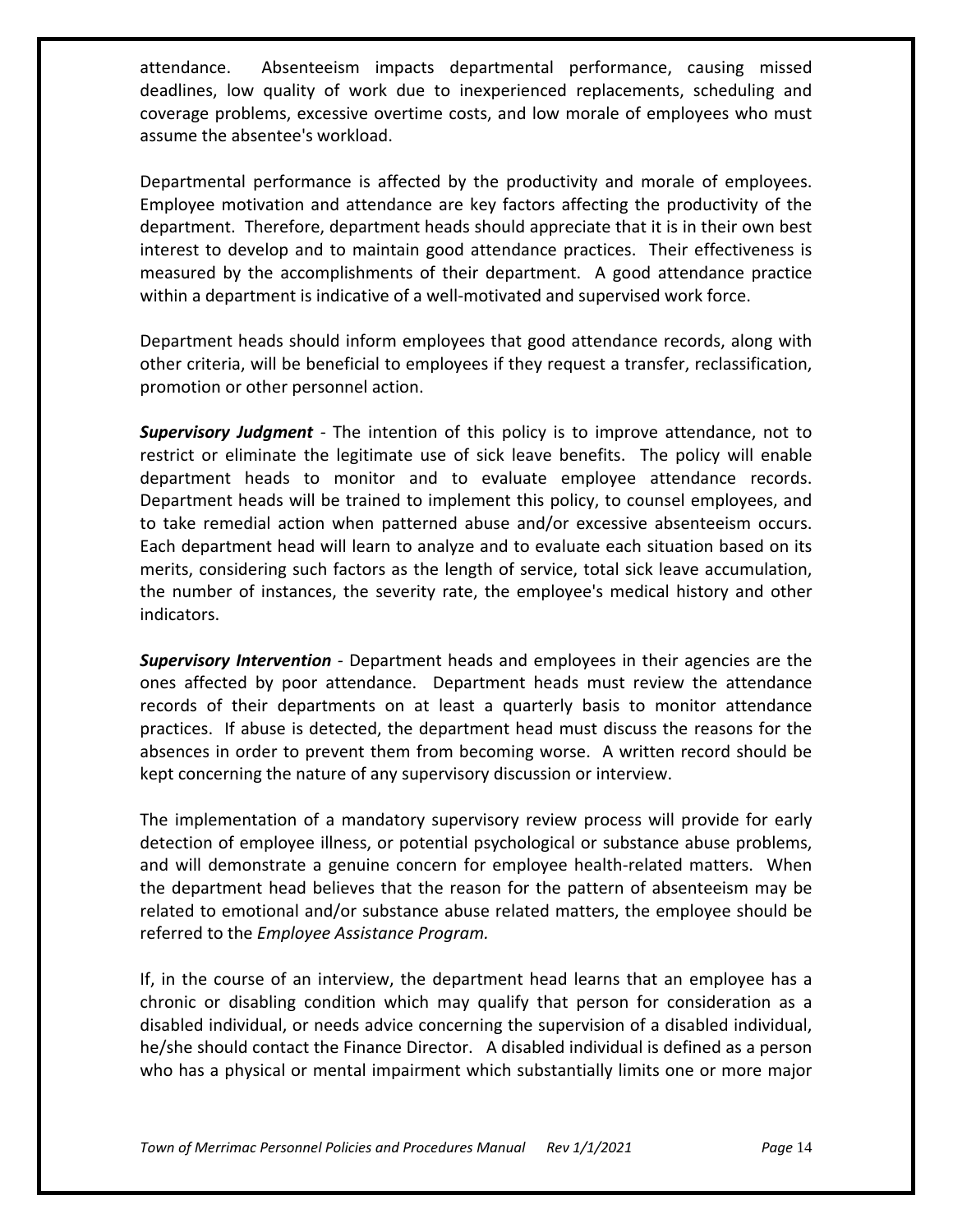life activities, such as caring for oneself, performing manual tasks, seeing, hearing, speaking, breathing or learning.

If the counseling session or department head intervention fails to produce an improvement in the employee attendance pattern, the department head must implement a corrective action plan, including written warnings, imposition of suspensions, and termination proceedings; all closely coordinated with the Finance Director.

# **MANDATORY PROCEDURAL REQUIREMENTS**

The following procedures must be adhered to by employees and department heads to ensure the effective implementation of the Town's attendance policy:

*Employee's Responsibility* - Employees shall be entitled to sick leave without loss of pay they notify their department head or designee of the absence and cause thereof within one hour after the start of their shift, or as soon thereafter as practicable. If at the expiration of the anticipated period of absence the employee is not recovered, the employee must again notify the department head or designee of the reason for the additional period of anticipated absence. Employees who fail to provide proper notice shall be considered absent without authority and subject to progressive disciplinary action.

*Department Head's Responsibility -* The department head is authorized to complete the departmental payroll. As in the past, the payroll is completed each week and forwarded to the Treasurer's Office for processing. Department heads should ensure that the payroll documents all scheduled and unscheduled absences.

If an employee arrives after the scheduled beginning of a work shift, or leaves before the scheduled end of a work shift, this should be recorded on the payroll. *A record of tardiness shall be cause for the implementation of progressive disciplinary action.*

# *Falsification of payrolls shall be a basis for immediate termination.*

When an employee becomes ill during regular working hours, the employee must notify the department head. The department head shall make note on the payroll. An employee who fails to notify the department head shall be deemed absent without authority and be subject to disciplinary action.

If the duration of an absence is three (3) consecutive working days or more, a physician's certificate may be required upon return to work. This certificate shall be obtained, at the Town's option, from a physician chosen by the Town. All physicians' certificates should include the following:

• a diagnosis and a non-medical statement of the employee's condition;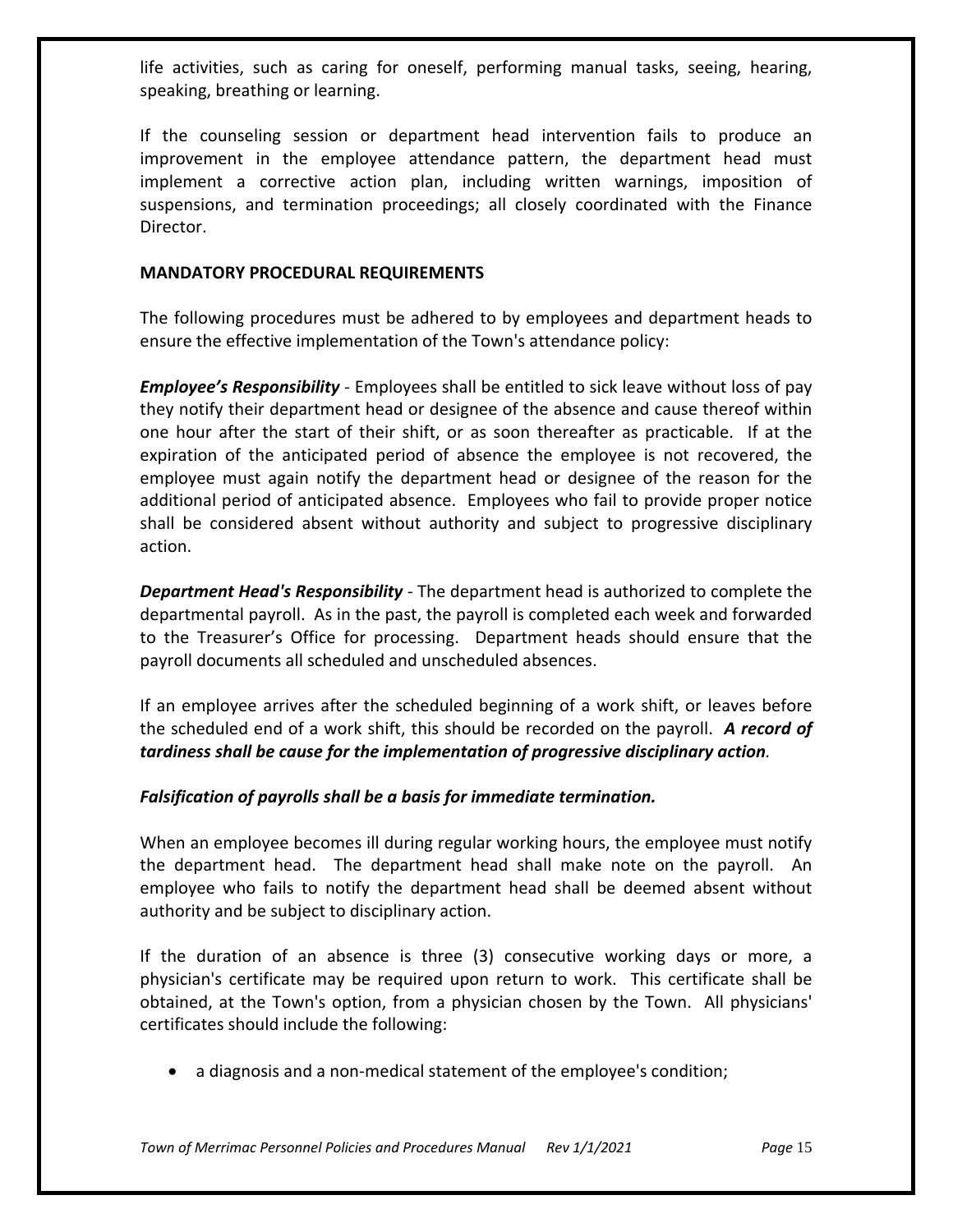- a statement that the employee is incapable (or capable) of performing the duties and responsibilities of his/her position;
- a statement which indicates that the physician understands the nature of the employee's duties and responsibilities; and
- a statement of the anticipated duration of the absence, or the expected date of return to work.

If the employee's physician's certificate does not include these statements, the department head must notify the employee to obtain the omitted information. The original physician's certificate must be forwarded to the Finance Director.

# *All medical information shall be maintained confidentially.*

All department heads are central in managing attendance; the Finance Director is prepared to provide the following technical support:

- to advise department heads in their efforts to change unacceptable absence patterns;
- to interpret policy and procedures and assist in the resolution of operating problems;
- do training in supportive skills and to facilitate communication;
- to provide problem-solving relative to attendance problems;
- to provide an early referral system for health, emotional, alcoholic, or drug related matters; and
- to provide advice concerning the implementation of progressive disciplinary action.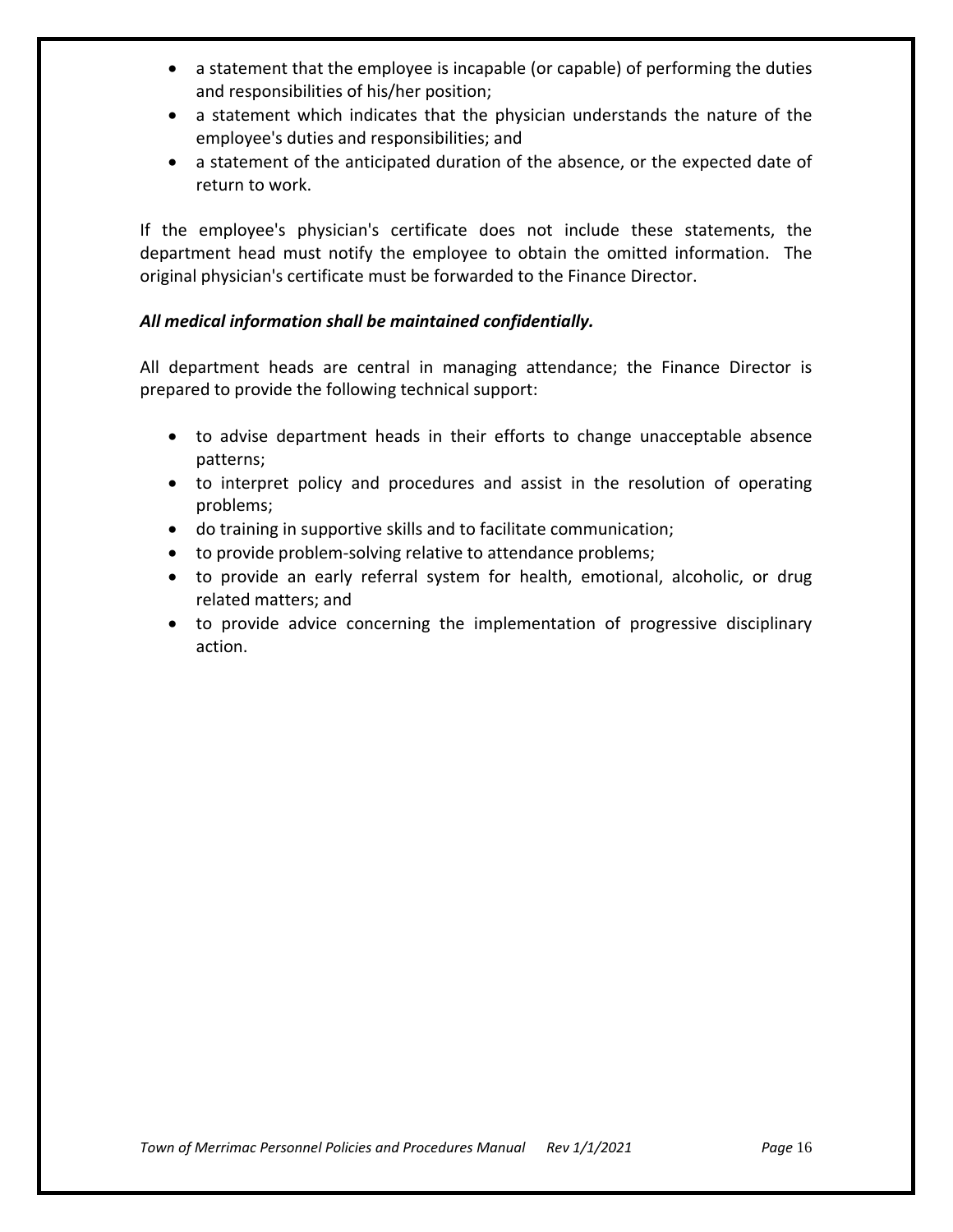## **DISCIPLINARY POLICY**

Open communication between management and employees, and the establishment of a friendly, cooperative work atmosphere will help eliminate serious disciplinary problems. If, however, disciplinary problems do arise, managers should make every effort to ensure that employees have a thorough understanding of Town policies, and an awareness of what is expected in the area of job performance.

The purpose of this policy is to provide a guideline for disciplinary action. Application of this guideline must be consistent and equitable, so that all employees receive like treatment for similar offenses.

The procedures described below are meant to assist supervisors in determining a proper course of action when discipline is needed. *They are guidelines, not a substitute for common sense.* Documentation of verbal and written warnings is important to avoid the situation of an employee being discharged for cause with no written proof of earlier warnings. In most cases, it is advisable to give an employee at least one documented verbal warning, and one written warning before a suspension or discharge is imposed.

*Warnings* - Supervisors should use their judgment in determining the length of time between warnings. A minimum of three days and a maximum of sixty days is suggested as a guideline. The warning should be specific in describing what improvement is needed. Copies of the warning should be forwarded to the Finance Director.

*A. Verbal Warning -* Before a written warning is issued, a verbal warning may be given to the employee. This verbal warning should be recorded in the manager's diary.

*B. Written Warning -* If improvement is not made within the period granted in earlier warnings, it will be necessary to issue a written warning. Written warnings should include: (1) the specific violation; (2) the policy that has been violated; (3) the dates of the verbal warning(s); (4) the corrective action necessary; (5) the time frame given to improve in the problem area; and (6) a statement that puts the employee on notice that failure to improve will result in more severe discipline. Written warnings must be reviewed by the Finance Director before they are given to employees. Copies of written warnings must be forwarded to the Finance Director. If the warning is mailed to the employee, it should be sent by *Certified Mail.*

*Consultation -* Following the issuance of a written warning, there should be consultations with the employee to check on progress and improvement in the problem area. Consultations held must be documented accurately as to the dates and outcomes of the meetings.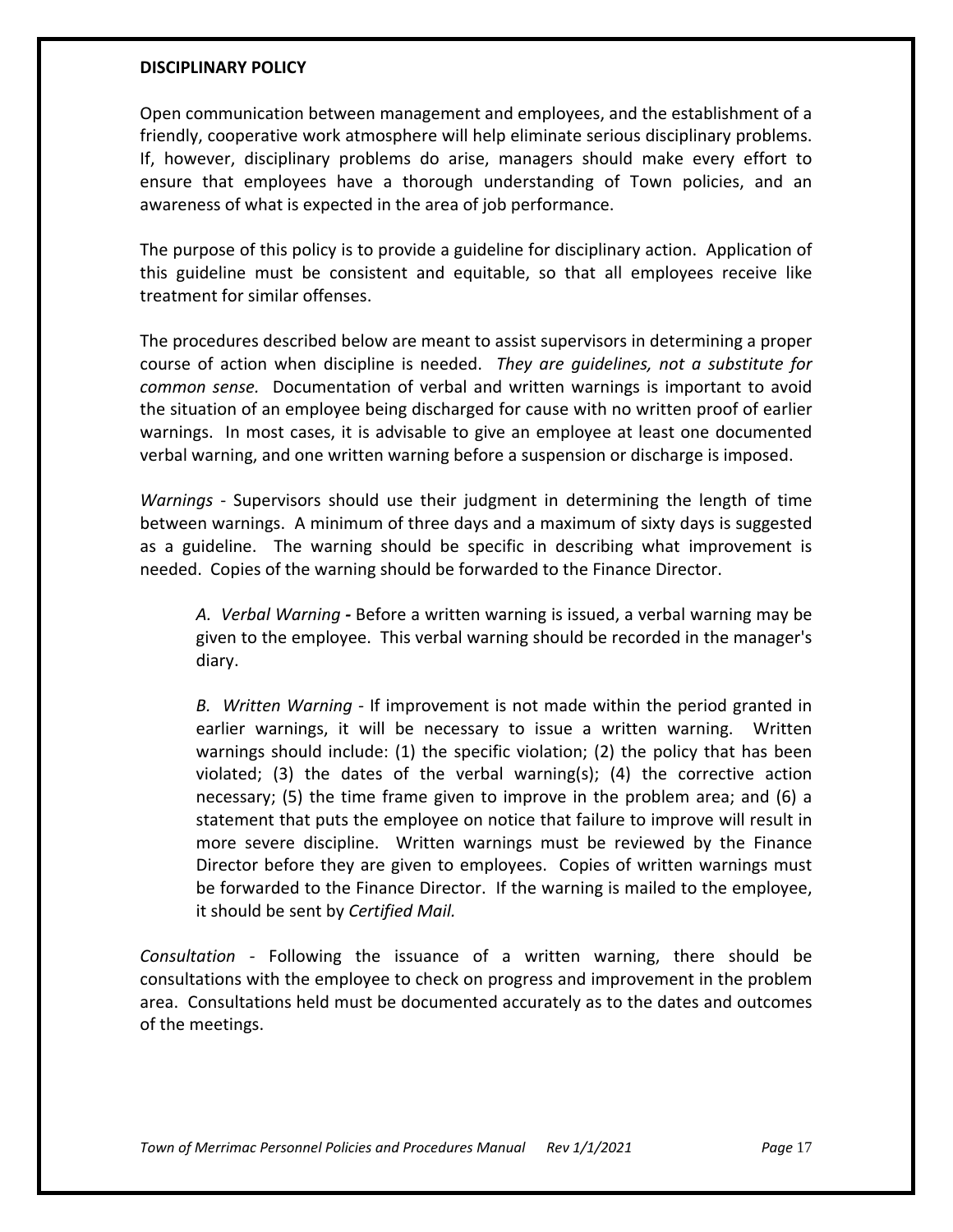*Suspensions and Terminations -* Both these actions are severe. In all cases, they must be coordinated with the Finance Director and the Board of Selectmen, and approved by the appointing authority. Before recommending that an employee be suspended or terminated, the manager will review the employee's personnel file as a whole and ask these questions:

Has all critical information been reduced to writing and placed in the departmental personnel file?

Is the nature of the employee's misconduct or performance clearly described in a specific, factual manner?

Was the employee clearly informed of required standards of behavior and performance?

Does the record progress from mild, early warnings to more serious, comprehensive documents?

Was the employee given adequate assistance and direction by management?

Has the employee had reasonable time and a fair opportunity to improve?

Is the performance or misconduct sufficiently persistent and serious to warrant the proposed disciplinary action?

Have all statutory and procedural requirements been met?

Has the employee been given fair warning of the consequences of their continued poor performance or misbehavior?

Records of verbal and written warnings may be removed from an employee's file and destroyed after two years if, after a meeting between the Employee, the Department Head and the Finance Director, it is determined that improved behavior in the problem area has been exhibited. Employees should not be penalized unduly in future years for past difficulties.

If there is one guideline that cannot be over-emphasized, it is *consistency and equality* of treatment of employees.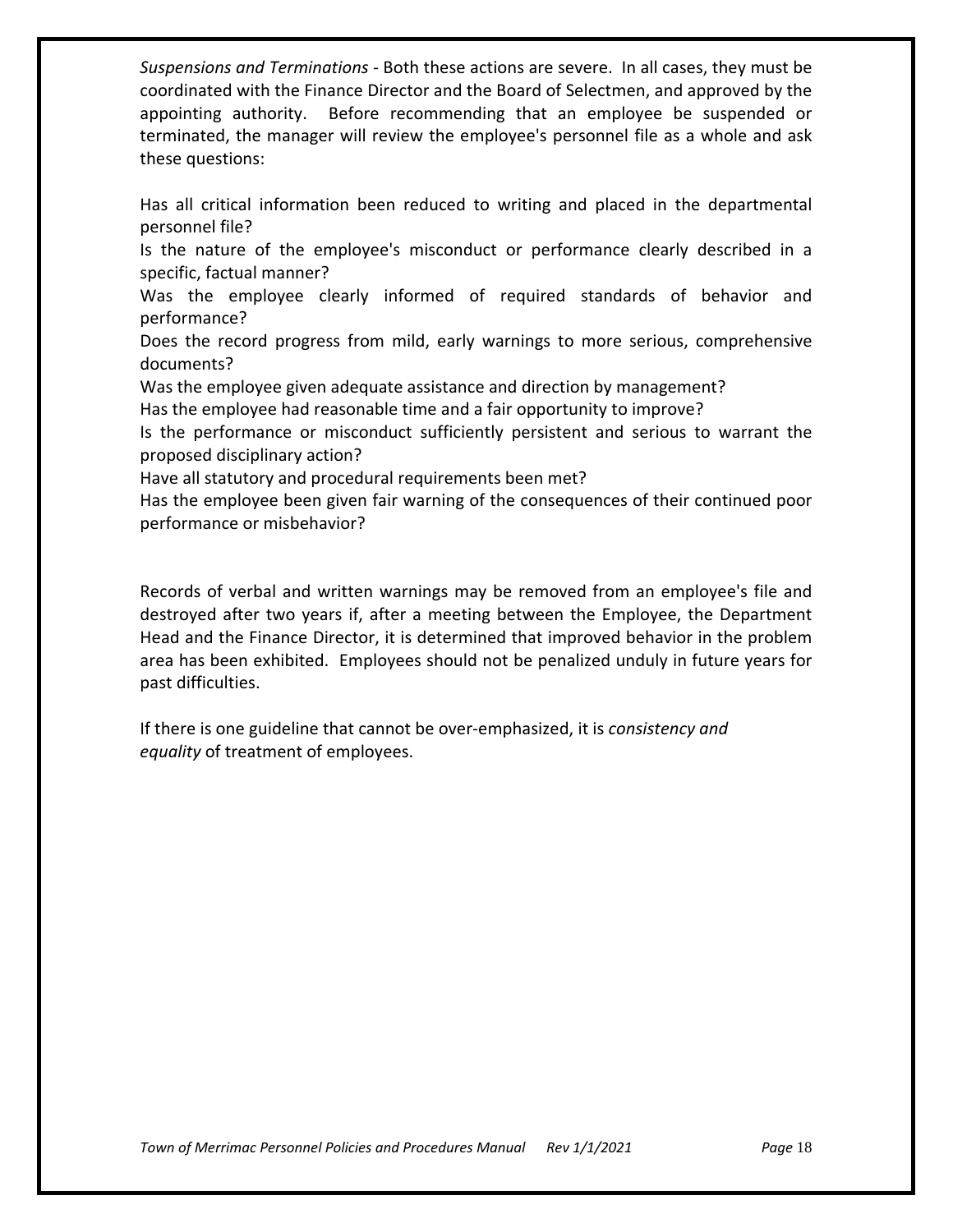# **HARASSMENT POLICY**

This defines the harassment policy of the **Town of Merrimac**.

The most productive and satisfying work environment is one in which work is accomplished in a spirit of mutual trust and respect. Harassment is a form of discrimination that is offensive, impairs morale, and undermines the integrity of employment relationships and cause serious harm to the productivity, efficiency and stability of our organization.

All employees have a right to work in an environment free from discrimination and harassing conduct, including sexual harassment. Harassment on the basis of an employee's race, color, creed, ancestry, national origin, age (40 and over), disability, sex, arrest or conviction record, marital status, sexual orientation, membership in the military reserve or use or nonuse of lawful products away from work is expressly prohibited under this policy.

This policy will be issued to all current employees and during orientation of new employees.

# **Definitions**

In general, harassment means persistent and unwelcome conduct or actions on any of the bases underlined above. Sexual harassment is one type of harassment and includes unwelcome sexual advances, unwelcome physical contact of a sexual nature or unwelcome verbal or physical conduct of a sexual nature.

# **Unwelcome verbal of physical conduct of a sexual nature, but is not limited to**

- The repeated making of unsolicited, inappropriate gestures or comments;
- The display of offensive sexually graphic materials not necessary for our work;

## **Harassment on any basis (race, sex, age, disability, etc.) exists whenever**

- Submission to harassing conduct is made, either explicitly or implicitly, a term or condition of an individual's employment.
- Submission to or rejection of such conduct is used as the basis for an employment decision affecting an individual.
- The conduct interferes with an employee's work or creates an intimidating, hostile or offensive work environment.

## **Recognizing Harassment**

Harassment may be subtle, manipulative and is not always evident. It does not refer to occasional compliments of a socially acceptable nature. It refers to behavior that is not welcome and is personally offensive. All forms of gender harassment are covered. Men can be sexually harassed; men can harass men;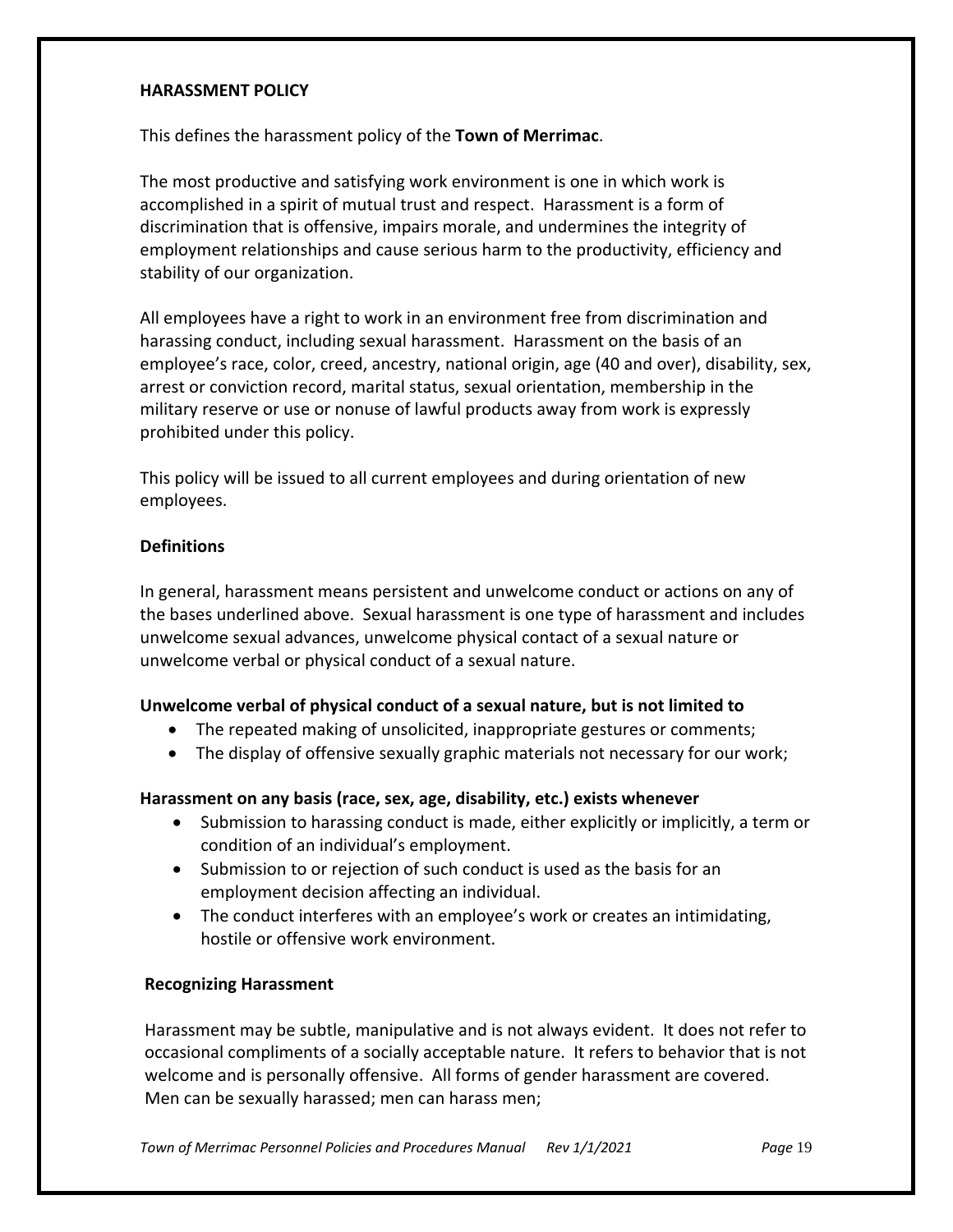Women can harass other women. Offenders can be managers, supervisors, co-workers, and non-employees such as clients or vendors.

# **Some examples:**

# **Verbal:**

Jokes, insults and innuendoes (based on ace, sex, age, disability, etc.), degrading sexual remarks, referring to someone as a stud, hunk or babe; whistling; cat calls; comments on a person's body or sex life, or pressures for sexual favors.

# **Non-Verbal:**

Gestures, staring, touching, hugging, patting, blocking a person's movement, standing too close, brushing against a person's body, or display of sexually suggestive or degrading pictures, racist or other derogatory cartoons or drawings.

# **Grievance Procedure**

Any employee who believes he or she is being harassed, or any employee, who becomes aware of harassment, should promptly notify his or her supervisor. If the employee believes that the supervisor is the harasser, the supervisor's supervisor should be notified. If an employee is uncomfortable discussing harassment with his or her supervisor, the employee should contact the Finance Director.

Upon notification of a harassment complaint, a confidential and impartial investigation will be promptly commenced and will include interviews with involved parties and where necessary with employees who may be witnesses or have knowledge of matters relating to the complaint. The parties of the complaint will be notified of the findings and their options.

## **Non-retaliation**

This policy also expressly prohibits retaliation of any kind against any employee bringing a complaint or assisting in the investigation of a complaint. Such employees may not be adversely affected in any manner related to their employment.

## **Disciplinary Action**

The company views harassment and retaliation to be among the most serious breaches of work place behavior. Consequently, appropriate disciplinary action, ranging from a warning to termination, can be expected.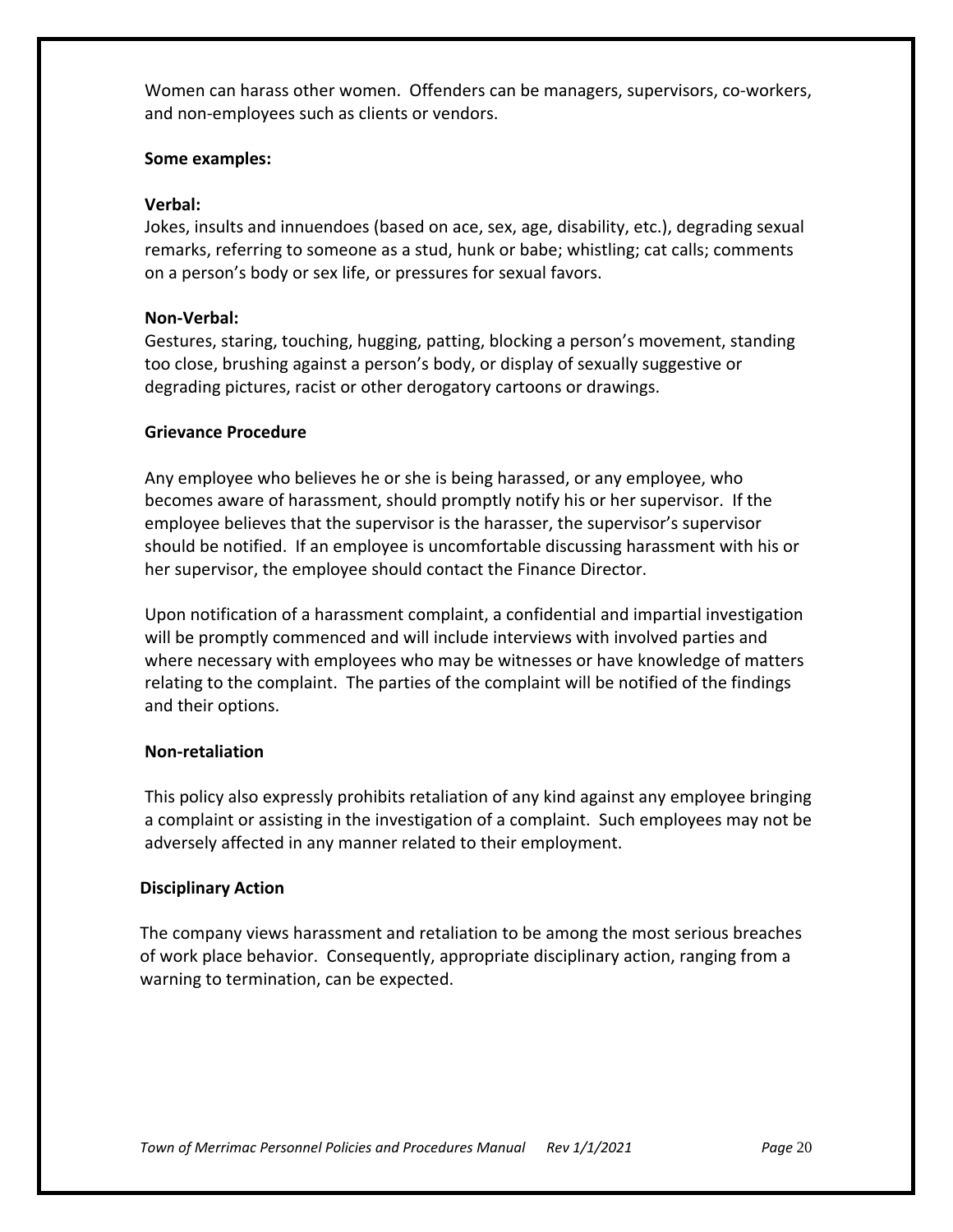# **State and Federal Remedies**

In addition to the above, if you believe you have been subjected to discriminatory harassment of any type, including sexual harassment, you may file a formal complaint with either or both of the government agencies set forth below. Using our complaint process does not prohibit you from filing a complaint with these agencies. Each of the agencies requires that claims be filed within 300 days from the alleged incident of when the complainant became aware of the incident.

# **The United States Equal Employment Opportunity Commission ("EEOC")**

One Congress Street, 10<sup>th</sup> Floor Boston, MA 02114, (617) 565-3200

#### **The Massachusetts Commission Against Discrimination ("MCAD")**

Boston Office: One Ashburton Place, Room 601 Boston, MA 02108 (617) 727-3990

Springfield Office: 424 Dwight Street, Room 220 Springfield, MA 01103 (413) 739-2145

Worcester Office: 22 Front Street, 5<sup>th</sup> Floor P.O. Box 8038 Worcester, MA 01641 (508) 799-6379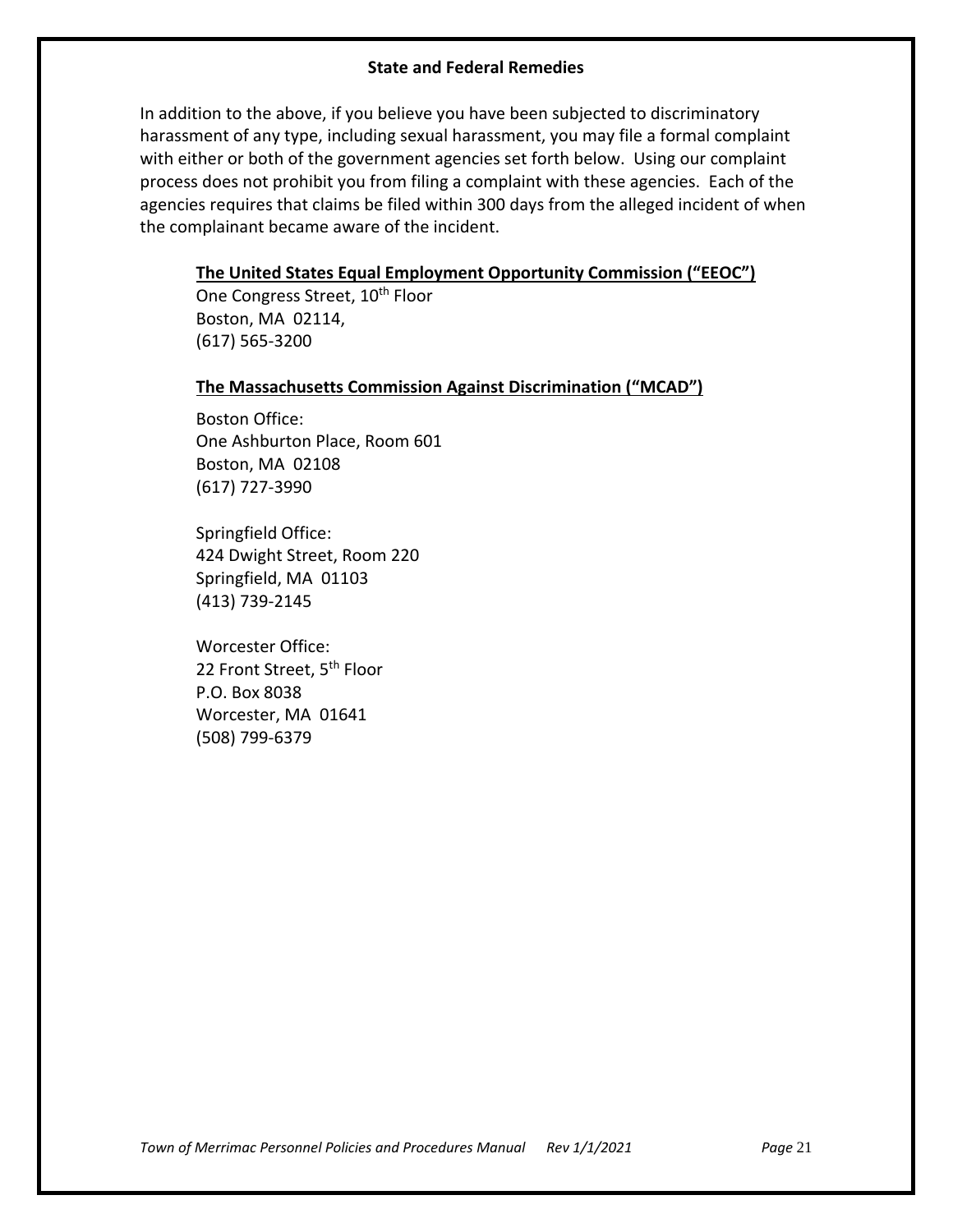# **DRUG FREE WORKPLACE POLICY**

# **Purpose and Goal**

**The Town of Merrimac** is committed to protecting the safety, health and well being of all employees and other individuals in our workplace. We recognize that alcohol abuse and drug use pose a significant threat to our goals. We have established a drug-free workplace program that balances our respect for individuals with the need to maintain an alcohol and drug-free environment.

- This policy recognizes that employee involvement with alcohol and other drugs can be very disruptive, adversely affect the quality of work and performance of employees, pose serious health risks to users and others, and have a negative impact on productivity and morale.
- This organization has no intention of interfering with the private lives of its employees unless involvement with alcohol and other drugs off the job affects job performance or public safety.
- As a condition of employment, this organization requires that employees adhere to a strict policy regarding the use and possession of drugs and alcohol.
- This organization encourages employees to voluntarily seek help with drug and alcohol problems.

# **Covered Workers**

Any individual who conducts business for the organization, is applying for a position or is conducting business on the organization's property is covered by our drug-free workplace policy. Our policy includes, but is not limited to managers, supervisors, full-time employees, part-time employees, off-site employees, contractors, volunteers and applicants.

# **Applicability**

Our drug-free workplace policy is intended to apply whenever anyone is representing or conducting business for the organization. Therefore, this policy applies during all working hours, whenever conducting business or representing the organization, while on call, paid standby, while on organization property and at company-sponsored events.

## **Prohibited Behavior**

It is a violation of our drug-free workplace policy to use, possess, sell, trade, and/or offer for sale alcohol, illegal drugs or intoxicants.

# **Notification of Convictions**

Any employee who is convicted of a criminal drug violation in the workplace must notify the organization in writing within five calendar days of the conviction. The organization will take appropriate action within 30 days of notification. Federal contracting agencies will be notified when appropriate.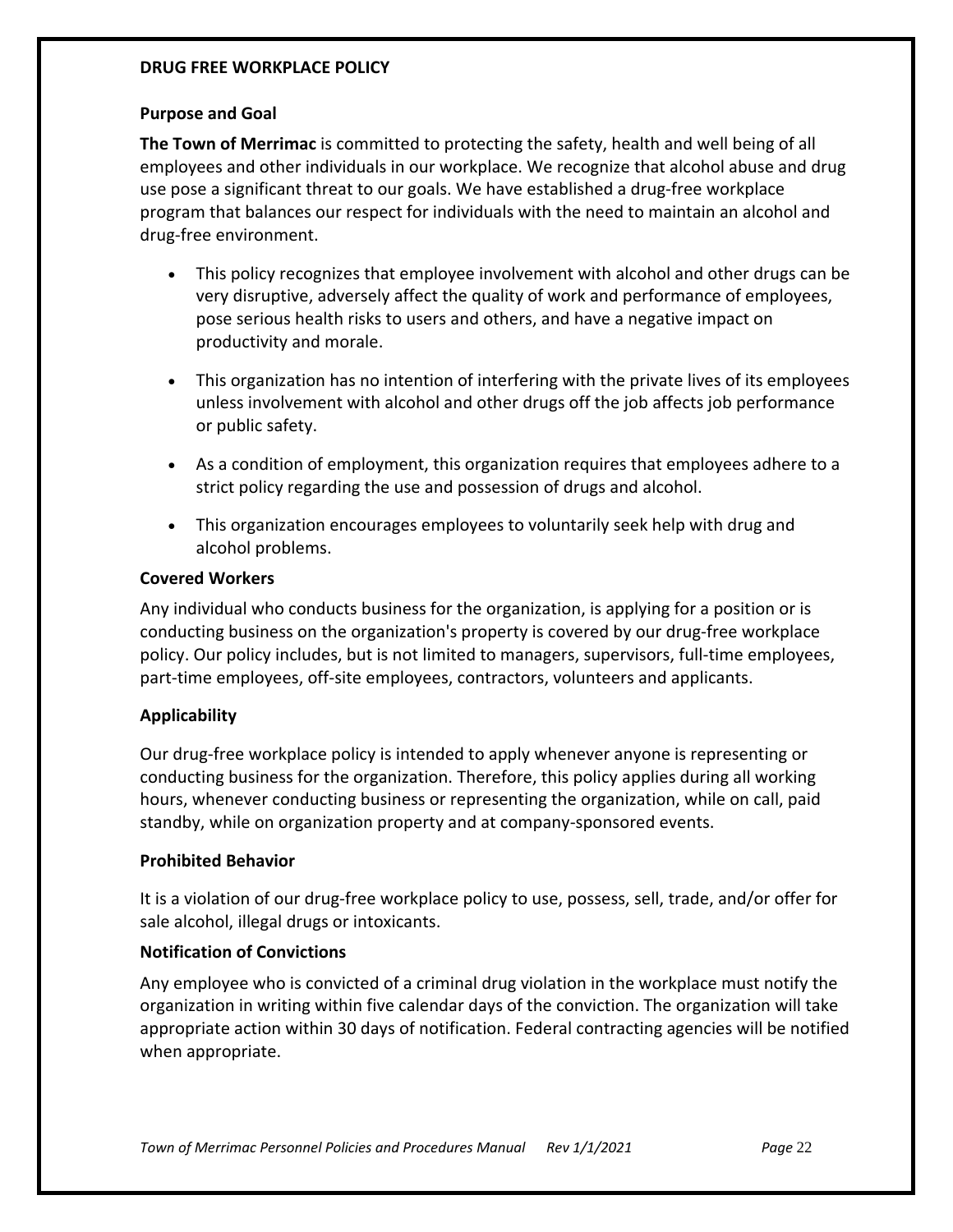# **Consequences**

One of the goals of our drug-free workplace program is to encourage employees to voluntarily seek help with alcohol and/or drug problems. If, however, an individual violates the policy, the consequences are serious.

In the case of applicants, if he or she violates the drug-free workplace policy, the offer of employment can be withdrawn. The applicant may not reapply.

If an employee violates the policy, he or she will be subject to progressive disciplinary action and may be required to enter rehabilitation. An employee required to enter rehabilitation who fails to successfully complete it and/or repeatedly violates the policy will be terminated from employment. Nothing in this policy prohibits the employee from being disciplined or discharged for other violations and/or performance problems.

# **Return-to-Work Agreements**

Following a violation of the drug-free workplace policy, an employee may be offered an opportunity to participate in rehabilitation. In such cases, the employee must sign and abide by the terms set forth in a Return-to-Work Agreement as a condition of continued employment.

# **Assistance**

**The Town of Merrimac** recognizes that alcohol and drug abuse and addiction are treatable illnesses. We also realize that early intervention and support improve the success of rehabilitation. To support our employees, our drug-free workplace policy:

- Encourages employees to seek help if they are concerned that they or their family members may have a drug and/or alcohol problem.
- Offers all employees and their family member's assistance with alcohol and drug problems through the MIIA Employee Assistance Program (EAP) 1-800-451-1834.
- Allows the use of accrued paid leave while seeking treatment for alcohol and other drug problems.

Treatment for alcoholism and/or other drug use disorders may be covered by the employee benefit plan. However, the ultimate financial responsibility for recommended treatment belongs to the employee.

# **Confidentiality**

All information received by the organization through the drug-free workplace program is confidential communication. Access to this information is limited to those who have a legitimate need to know in compliance with relevant laws and management policies.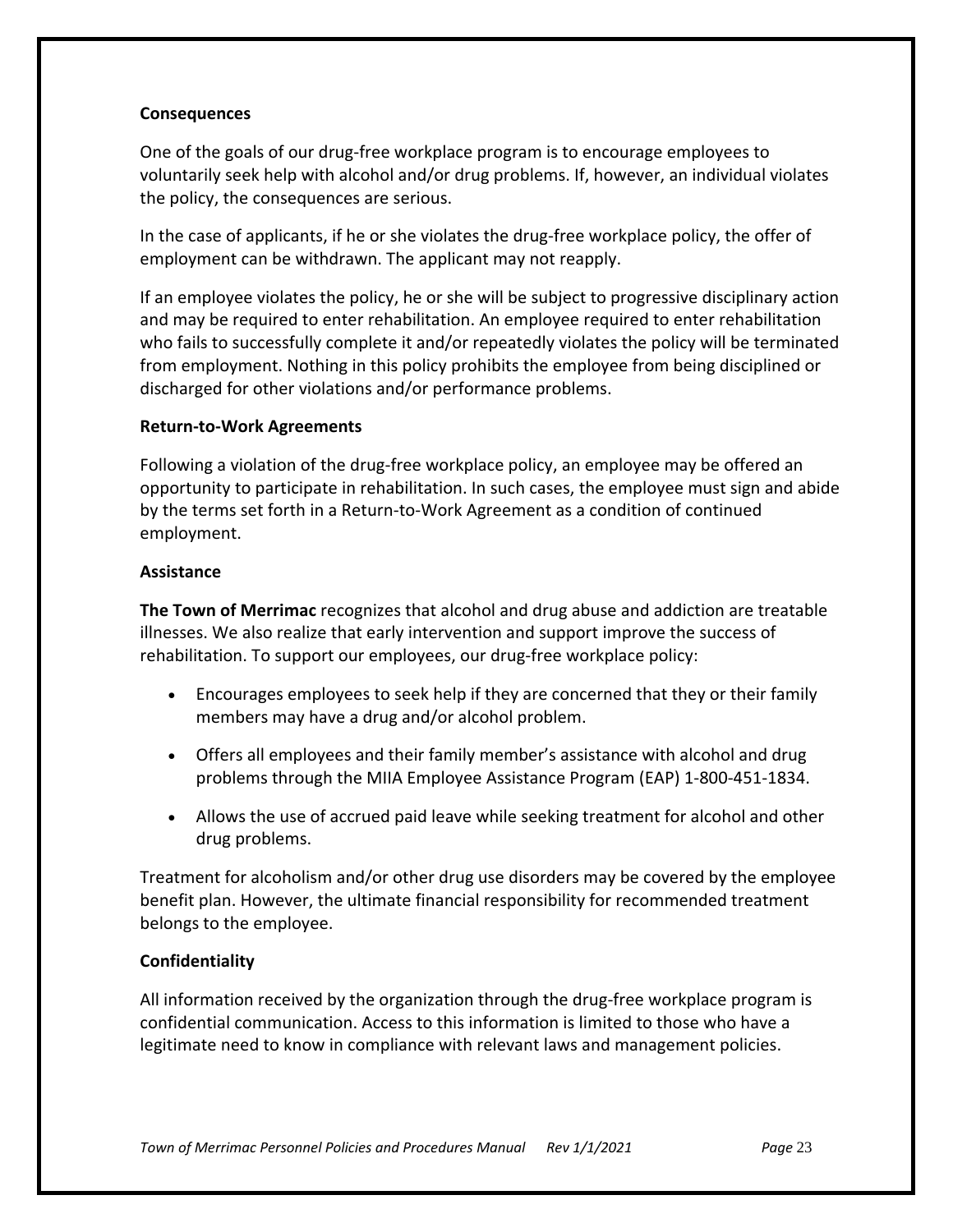# **Shared Responsibility**

A safe and productive drug-free workplace is achieved through cooperation and shared responsibility. Both employees and management have important roles to play.

All employees are required to not report to work or be subject to duty while their ability to perform job duties is impaired due to on- or off-duty use of alcohol or other drugs.

In addition, employees are encouraged to:

- Be concerned about working in a safe environment.
- Support fellow workers in seeking help.
- Use the Employee Assistance Program.
- Report dangerous behavior to their supervisor.

It is the supervisor's responsibility to:

- Inform employees of the drug-free workplace policy.
- Observe employee performance.
- Investigate reports of dangerous practices.
- Document negative changes and problems in performance.
- Counsel employees as to expected performance improvement.
- Refer employees to the Employee Assistance Program.
- Clearly state consequences of policy violations.

## **Communication**

Communicating our drug-free workplace policy to both supervisors and employees is critical to our success. To ensure all employees are aware of their role in supporting our drug-free workplace program:

- All employees will receive a written copy of the policy.
- The policy will be reviewed in orientation sessions with new employees.
- The policy and assistance programs will be reviewed at safety meetings.
- All employees will receive an update of the policy annually with their paychecks.
- Every supervisor will receive training to help him/her recognize and manage employees with alcohol and other drug problems.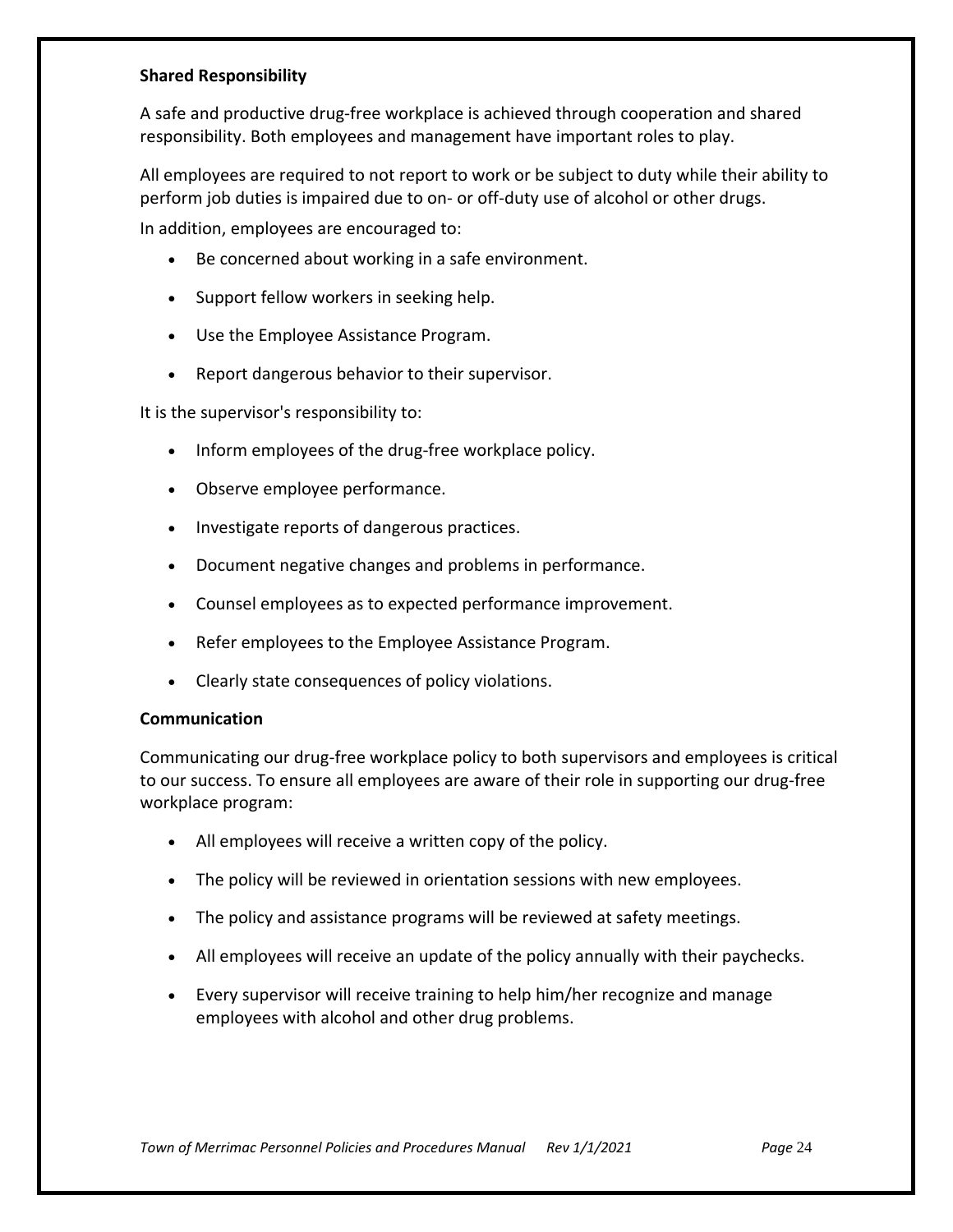# **DRUG TESTING POLICY – CDL LICENSED EMPLOYEES**

# **Drug Testing**

To ensure the accuracy and fairness of our testing program, all CDL testing will be conducted according to DOT rule, 49CFR Part 40 which describes the required procedures for drug and alcohol testing for the Federally regulated transportation industry. The testing will include a screening test; a confirmation test; the opportunity for a split sample; review by a Medical Review Officer, including the opportunity for employees who test positive to provide a legitimate medical explanation, such as a physician's prescription, for the positive result; and a documented chain of custody. All non-federally regulated employees of the Town of Merrimac will undergo pre-employment testing using a 9 panel testing kit.

All drug-testing information will be maintained in separate confidential records.

Each employee who has a CDL license as part of his/her employment will, as a condition of employment, be required to participate in pre-employment, periodic, random, post-accident, reasonable suspicion, return-to-duty and follow-up testing upon selection or request of management.

The DOT drug testing tests for amphetamines, cannabinoids, cocaine, opiates, phencyclidine (PCP). As part of the random selection certain drivers will be chosen for both drug and alcohol testing.

The non-federally regulated employees will be tested for Amphetamines, Methamphetamines, Cocaine, Marijuana, opiates, Benzodiazepines, PCP, Methadone and Barbiturates.

Testing for the presence of alcohol will be conducted by analysis of breath. Testing for the presence of the metabolites of drugs will be conducted by the analysis of urine.

Any employee who tests positive will be immediately removed from duty, suspended without pay for a period of 30 days, referred to a substance abuse professional for assessment and recommendations, required to successfully complete recommended rehabilitation including continuing care, required to pass a Return-to-Duty test and sign a Return-to-Work Agreement, subject to ongoing, unannounced, follow-up testing for a period of five years and terminated immediately if he/she tests positive a second time or violates the Return-to-Work Agreement.

An employee will be subject to the same consequences of a positive test if he/she refuses the screening or the test, adulterates or dilutes the specimen, substitutes the specimen with that from another person or sends an imposter, will not sign the required forms or refuses to cooperate in the testing process in such a way that prevents completion of the test.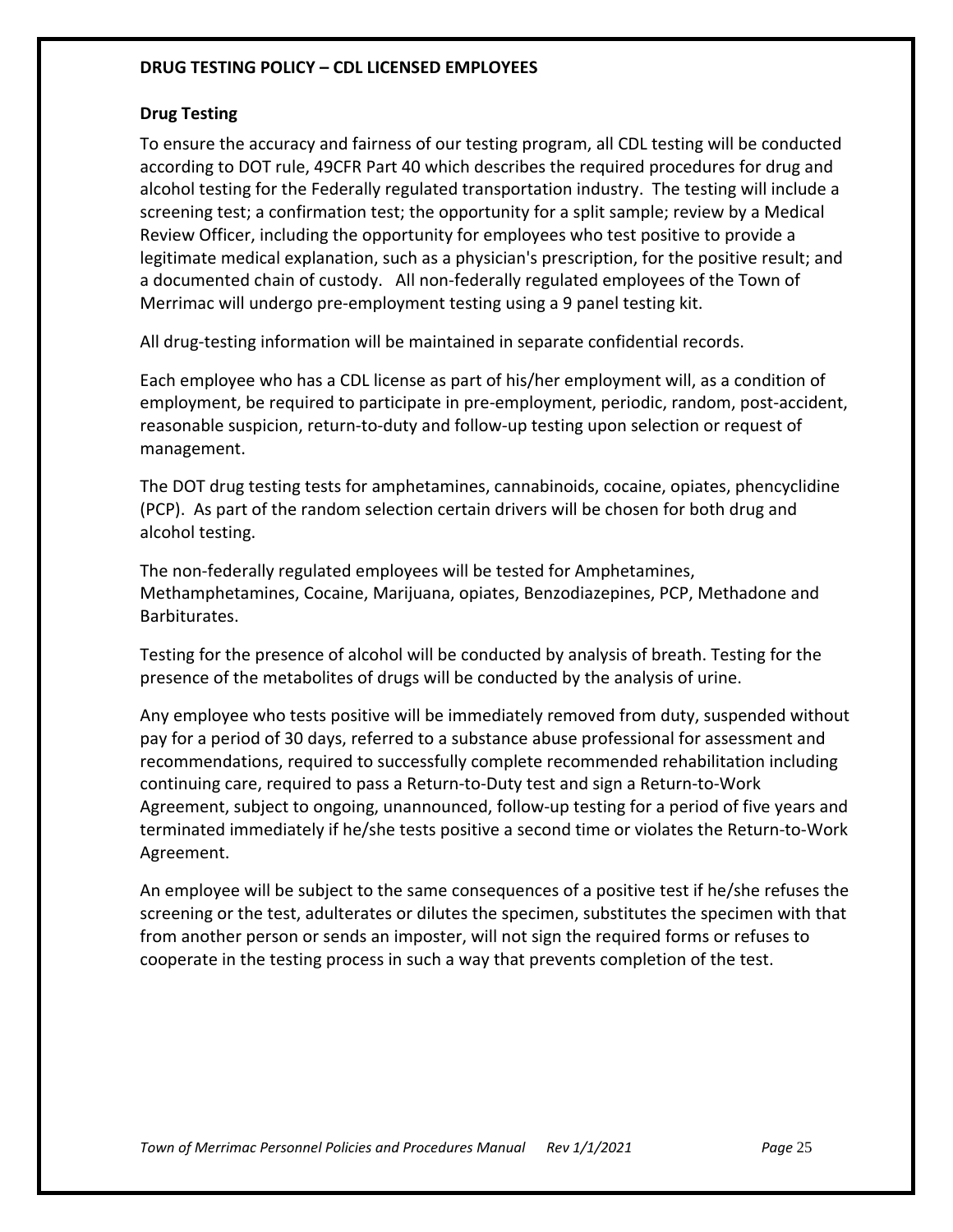# **DRUG TESTING POLICY – NON-CDL LICENSED EMPLOYEES**

## **Drug Testing**

Each employee of the Town of Merrimac who does not use a CDL license as part of his/her employment will, as a condition of employment, be required to participate in preemployment, post-accident, reasonable suspicion, return-to-duty and follow-up testing upon selection or request of management.

The testing will include a screening test; a confirmation test; the opportunity for a split sample; review by a Medical Review Officer, including the opportunity for employees who test positive to provide a legitimate medical explanation, such as a physician's prescription, for the positive result; and a documented chain of custody. All non-federally regulated employees of the Town of Merrimac will undergo pre-employment testing using a 9 panel testing kit.

All drug-testing information will be maintained in separate confidential records.

The drug testing tests for amphetamines, cannabinoids, cocaine, opiates, phencyclidine (PCP).

The non-federally regulated employees will be tested for Amphetamines, Methamphetamines, Cocaine, Marijuana, opiates, Benzodiazepines, PCP, Methadone and Barbiturates.

Testing for the presence of alcohol will be conducted by analysis of breath. Testing for the presence of the metabolites of drugs will be conducted by the analysis of urine.

Any employee who tests positive will be immediately removed from duty, suspended without pay for a period of 30 days, referred to a substance abuse professional for assessment and recommendations, required to successfully complete recommended rehabilitation including continuing care, required to pass a Return-to-Duty test and sign a Return-to-Work Agreement, subject to ongoing, unannounced, follow-up testing for a period of five years and terminated immediately if he/she tests positive a second time or violates the Return-to-Work Agreement.

An employee will be subject to the same consequences of a positive test if he/she refuses the screening or the test, adulterates or dilutes the specimen, substitutes the specimen with that from another person or sends an imposter, will not sign the required forms or refuses to cooperate in the testing process in such a way that prevents completion of the test.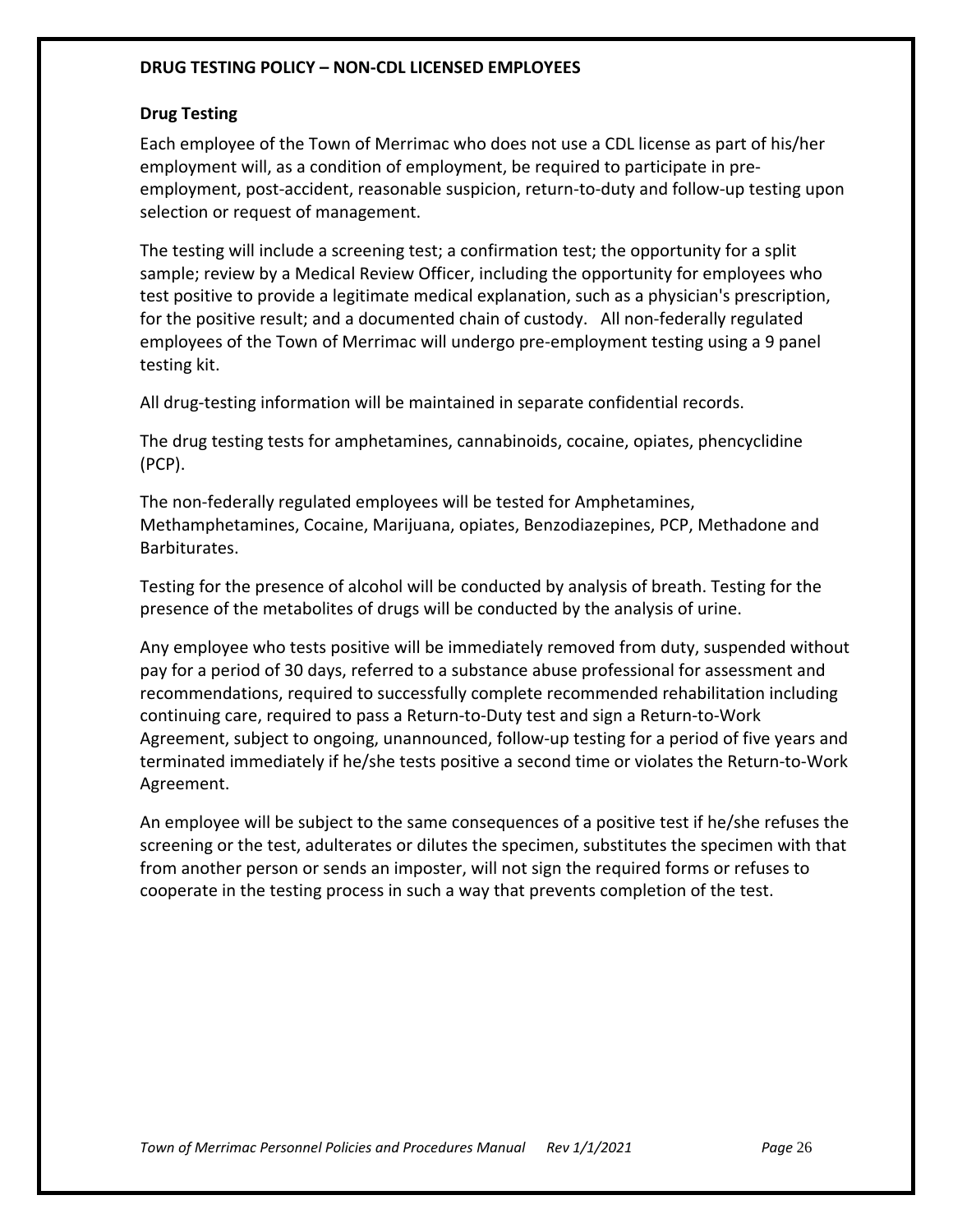## **SMOKING IN THE WORKPLACE POLICY**

In accordance with the provisions of Massachusetts General Laws, Chapter 270, Section 22, no smoking shall be permitted in any public building in the Town of Merrimac.

This policy is not only promulgated to comply with the law, but also for the purpose of promoting a safe and healthy environment in work areas of the Town of Merrimac. It is intended to reduce the health risks associated with exposure to tobacco smoke.

All employees are encouraged to exercise understanding of the views of others and to cooperate in the effective application of this policy. Problems or disputes arising from the implementation of this policy shall be referred to the Finance Director for resolution.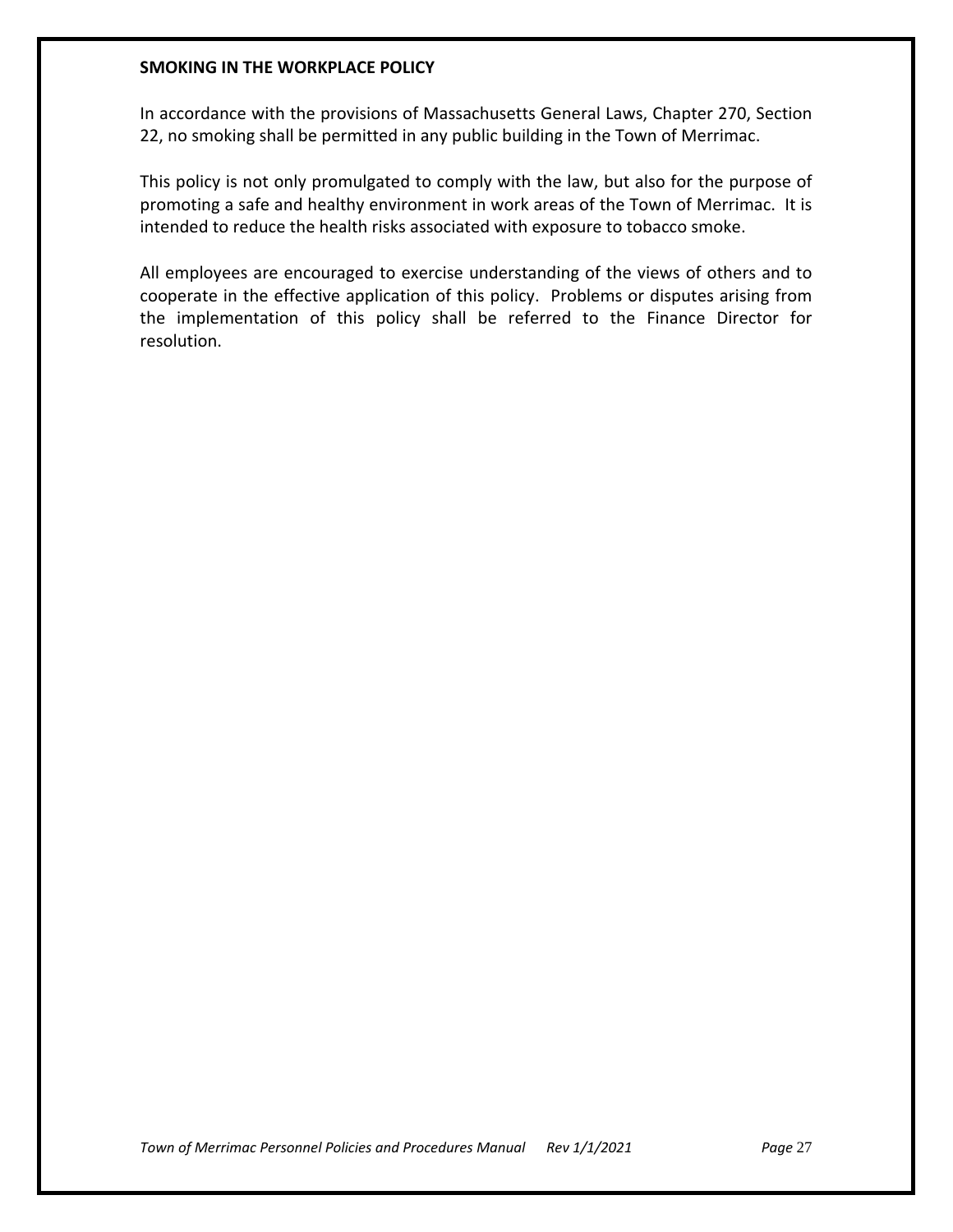# **CELLULAR PHONE USE POLICY**

# **Effective Date**: July 1, 2009

# Purpose:

The purpose of this policy and its procedures is to provide guidelines to employees regarding the use of Town-issued cellular phones required for the purpose of conducting Town business and to provide for procurement processes and reimbursement procedures.

# Policy:

The Town is committed to providing tools and equipment that enhance the employee's ability to perform all job functions effectively. Cellular phones provide those employees with the ability to perform the functions of their duties in a much more efficient manner. Therefore, Town management requires certain employees and department heads to be equipped with cellular phones as a condition of employment. Town business is any use in the course of performing specific job-related duties on behalf and for the benefit of the Town of Merrimac.

# Use of Cellular Phones:

Cellular phones are issued for the purpose of conducting Town business in an efficient manner, and unless otherwise authorized, Town-issued phones must be used only for business purposes. Whenever practical, employees should use alternative means of communication that would otherwise save the resources of the cellular phone service contracts. Prudent use of the Town's resources is an integral part of our duties as employees. Cellular transmissions may not be secure, and employees should use discretion when relaying confidential information.

Any misuse or negligent acts to Town owned property may result in disciplinary action or termination.

## Issuance:

The Department Head with approval by the Board of Selectmen will approve cellular phone maximum monthly minutes required for each individual phone or employee. All employees will be required to sign the Cellular Phone Use Acknowledgement Form and agree to abide by its requirements and this policy.

## Invoice Review and Payment:

Cellular phone invoices should be reviewed for accuracy by the Accountant for payment. Any discrepancies, errors or fraudulent use should be documented and dealt with appropriately and effectively with the employee and Department Head.

*Town of Merrimac Personnel Policies and Procedures Manual Rev 1/1/2021 Page* 28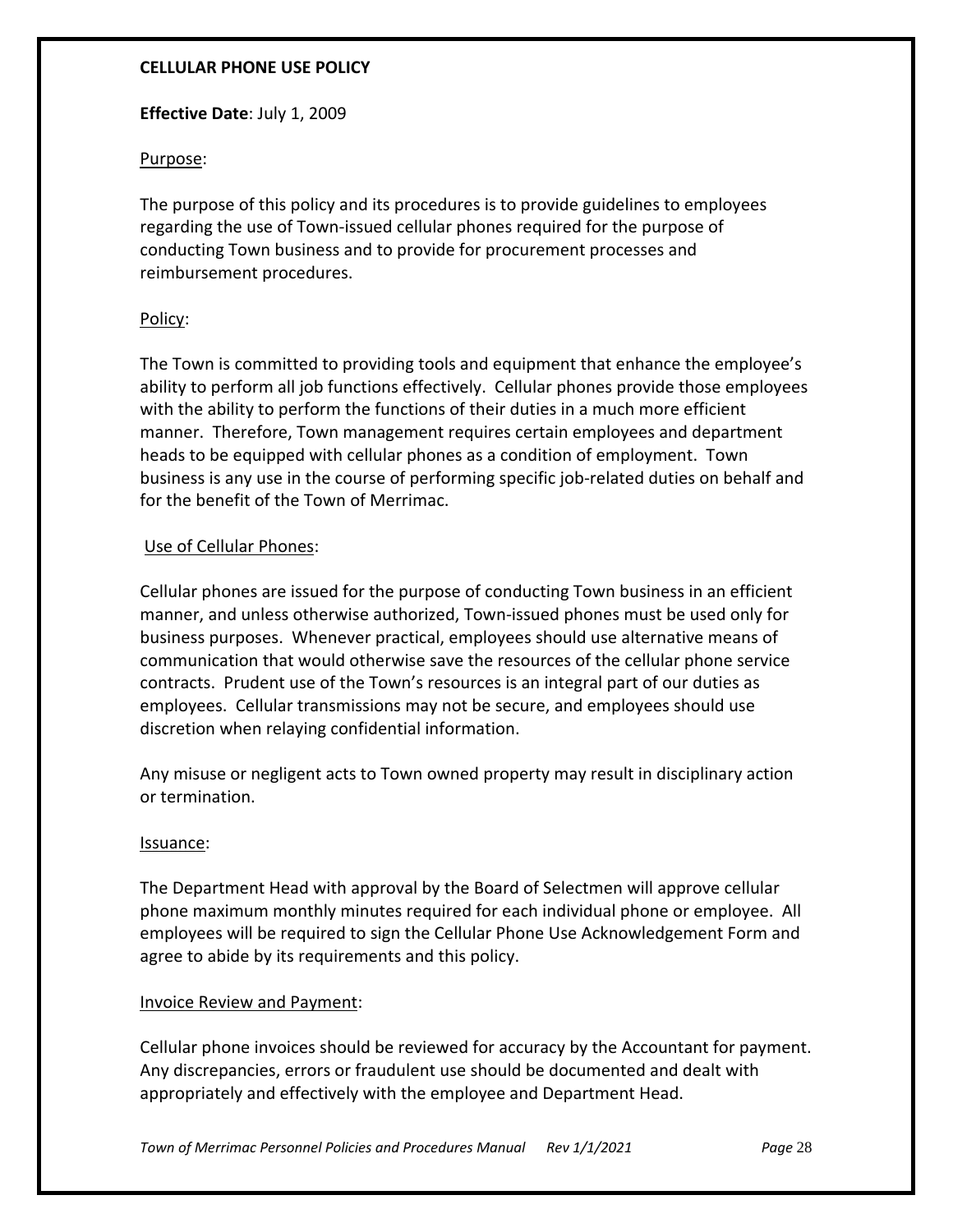The Town recognizes that occasional personal use of cellular phones may be necessary. Employees that are issued cellular phones will reimburse for occasional personal use as follows: The Town will pay the maximum monthly minutes. The employee will pay for any minutes and charges over the contracted monthly amount (minutes or dollars). Additionally, other direct costs associated with personal calls (i.e., directory assistance, long distances, etc.) will be the direct responsibility of the employee.

# Safety Guidelines:

Employees must adhere to all federal, state or local rules and regulations regarding the use of cellular phones while driving. Accordingly, employees must not use cell phones if such conduct is prohibited by law, regulation or other ordinance. If cell phone usage is not prohibited in a particular area, employees are encouraged to exercise caution if required to use the phone while driving. If possible, employees should seek a safe alternative and complete their call. Employees are strongly encouraged to pull off to the side of the road and safely stop the vehicle before placing or accepting a call or to facilitate note taking during a conversation. Telephone calls that are made or received while driving should be kept brief. If it appears the conversation will be prolonged, the employee should either pull to the side of the road, or inform the caller that the call will need to be completed when the employee is no longer driving. If possible, the employee should have a passenger dial the telephone number for them, or wait to place the call until he or she is no longer driving.

Special care should be taken in adverse driving conditions. Cell phone usage is discouraged when the employee is driving on an unfamiliar road, if the traffic or weather conditions are poor, or if the employee knows the telephone conversation is likely to become heated, emotional or intense.

At all times, the employee's first responsibility is to the safety of other drivers, pedestrians and the passengers in their own car. Employees who are charged with traffic violation resulting from the use of their cellular phones while driving will be solely responsible for all liabilities that result from such actions.

When an employee stops to make a call they should take extra precaution as parked callers may become victims of accidents or theft. Cellular phones are easy targets for theft. Take precautions to protect yourself, your vehicle and all belongings from theft and vandalism. All Town issued cellular phones are the property of the Town of Merrimac. Employees may be financially responsible for the loss, damage, or failure to return assigned property.

# Discipline:

Violation of this policy will subject an employee to disciplinary action up to and including termination.

*Town of Merrimac Personnel Policies and Procedures Manual Rev 1/1/2021 Page* 29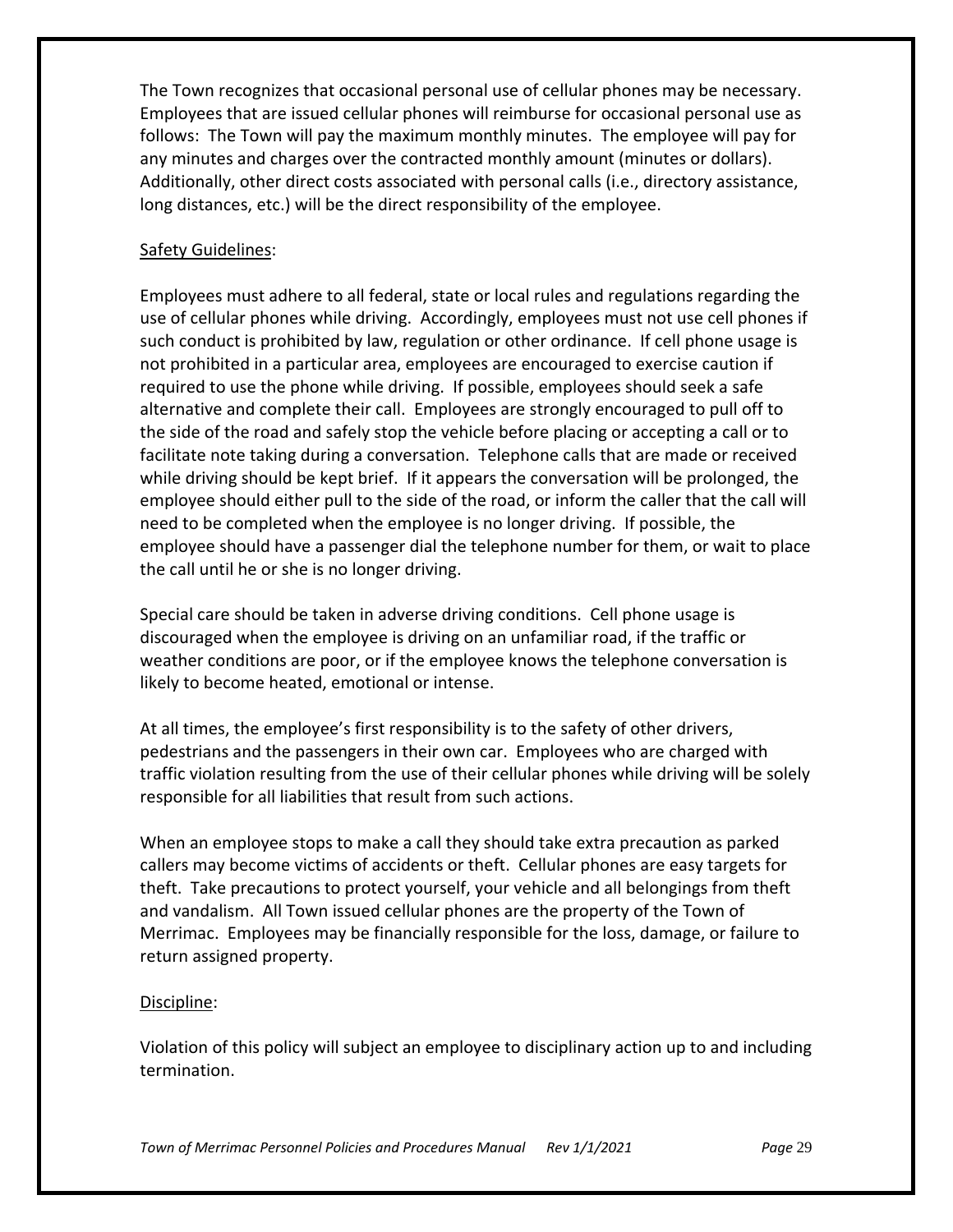# Authority:

Any changes or variations to this policy must be approved in writing by the Board of Selectmen.

# **COMPUTER USE POLICY**

**Effective Date:** July 1, 2009

## Purpose:

This guideline sets forth the policy of the Town of Merrimac, with regard to the use of, access to, and disclosure of electronic communications. For purposes of this policy statement, "Electronic Communications" includes, but is not limited to, electronic mail, Internet services, Internet logs, Intranet services, archived files, operating system logs, voice mail, audio and video conferencing, and facsimile messages that are created, sent, received or retrieved by employees and other authorized users of Town Resources. For the purposes of this policy statement, "Town Resources" includes, but is not limited to, Town owned, leased or rented computer systems, telephone systems, facsimile machines, related peripherals and other technical resources as well as access provided to the Town by vendors, suppliers or customers.

# Policy:

Electronic Communication and the vast amount of information available through the Internet is a tremendous resource to the Town, and important to many employees in their jobs. However, the Internet is also a source of certain information and materials entirely unrelated to our work. Additionally, some information on the Internet may be protected by copyright, and downloading it to the Town's computers could be copyright infringement.

Therefore, the following policies are being established.

- 1) Town Resources are intended for legitimate Town business. Unauthorized use of Town Resources for Electronic Communications can threaten the ability of the Town's computer system to operate properly and potentially subject the user and the Town to certain liabilities. Therefore, the use of Town Resources for Electronic Communications should be reasonably related to Town business.
- 2) Town Resources are not intended to be used for personal use or commercial purposes, but some incidental and occasional personal use of Town Resources is allowable (especially on the employees' personal time) where such use is of limited and reasonable duration and frequency, and does not consume significant amounts of Town Resources. The Town retains the right to limit such personal usage at its sole discretion in the event such usage is excessive or otherwise impacts efficient operation of Town Resources. However, in no event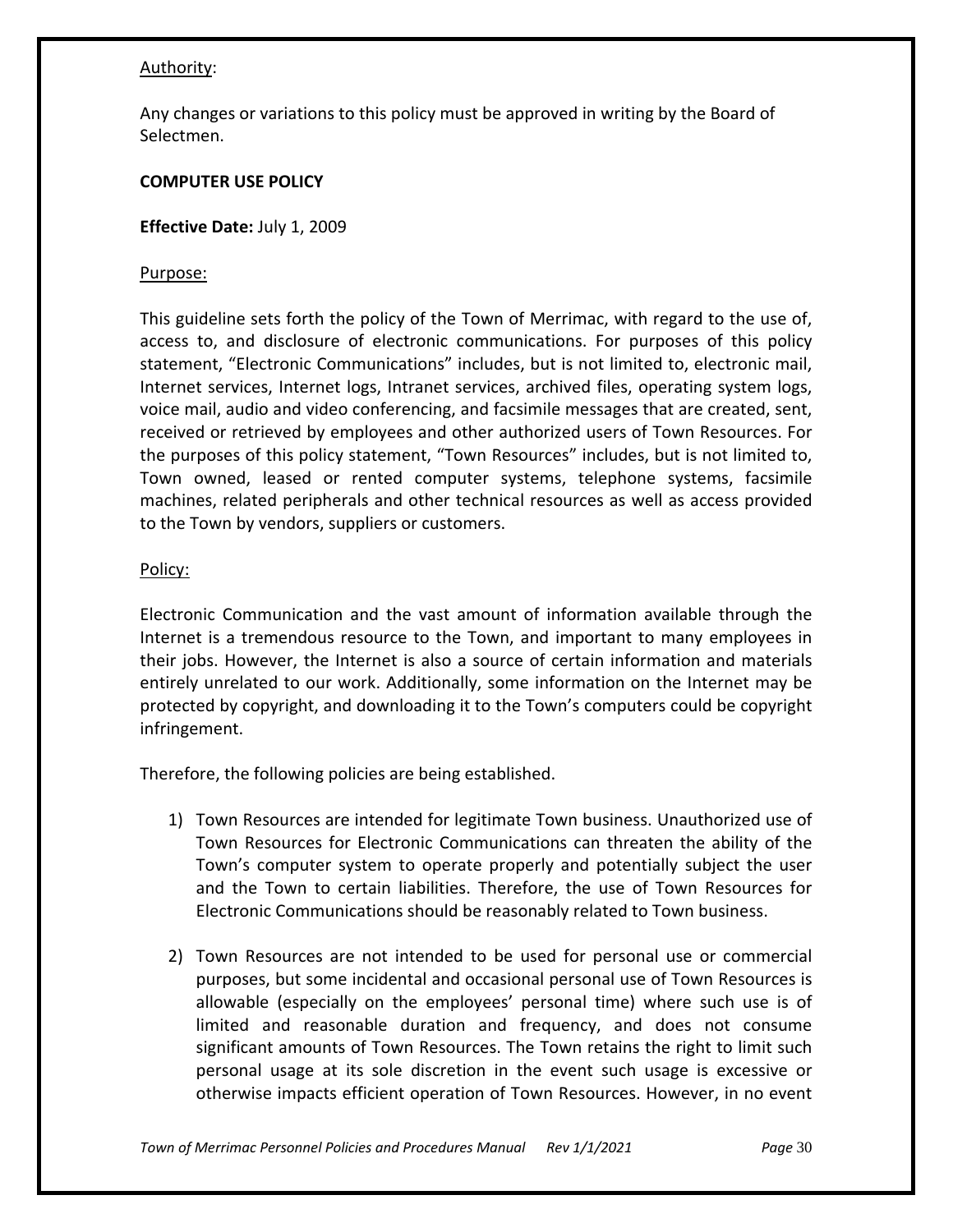are Town resources to be used in any way to send, receive, access or download material where:

- a. the content of the message or material is in violation of federal or state law; or
- b. the content of the message or material is in violation of any Town of Merrimac's policy, guideline, or standard of business ethics or conduct; or
- c. the content of the message or material may be reasonably considered offensive or disruptive to any employee. Offensive content includes, but is not limited to, pornography, sexual comments, jokes or images, racial slurs; gender-specific comments; or any other comments or images that would offend someone on the basis of his or her age, disability, gender, race, religion, national origin, physical attributes, sexual preference, or any other classification protected by federal, state, or local law; or

**Note:** This policy relates to the Town's clear policy against sexual harassment. Use of Town Resources in any way which is sexually offensive or harassing is expressly prohibited

- d. the content of the message or material could be considered defamatory; or
- e. the content of the message or material is in violation of the property or copyright interests of another; or

**Note:** All employees are cautioned that downloading material from an Internet source might be an infringement under copyright laws

- f. use of Electronic Communications is for personal pursuit of profit activities or business.
- 3) Employees who use Town resources that are owned or provided by any branch of Government or other customer must at all times comply with the rules, policies and procedures governing customer or Government furnished equipment and resources. Notwithstanding the limited personal use of Townprovided resources set forth in Paragraph 2 above, Customer or Government furnished resources may not be used at any time for activities that are personal in nature or otherwise unrelated to an employee's performance of job requirements. Any use of Customer or Government furnished resources that are unrelated to an employee's job performance of a contract or agreement shall be subject to the disciplinary actions set forth in paragraph 6 below.
- 4) Town Resources and data stored on Town Resources are, and remain at all times, the property of the Town. Employees have no right to privacy as to any information or files transmitted or stored through the Town's computer systems, voicemail, electronic mail, or other technical resources. The Town reserves the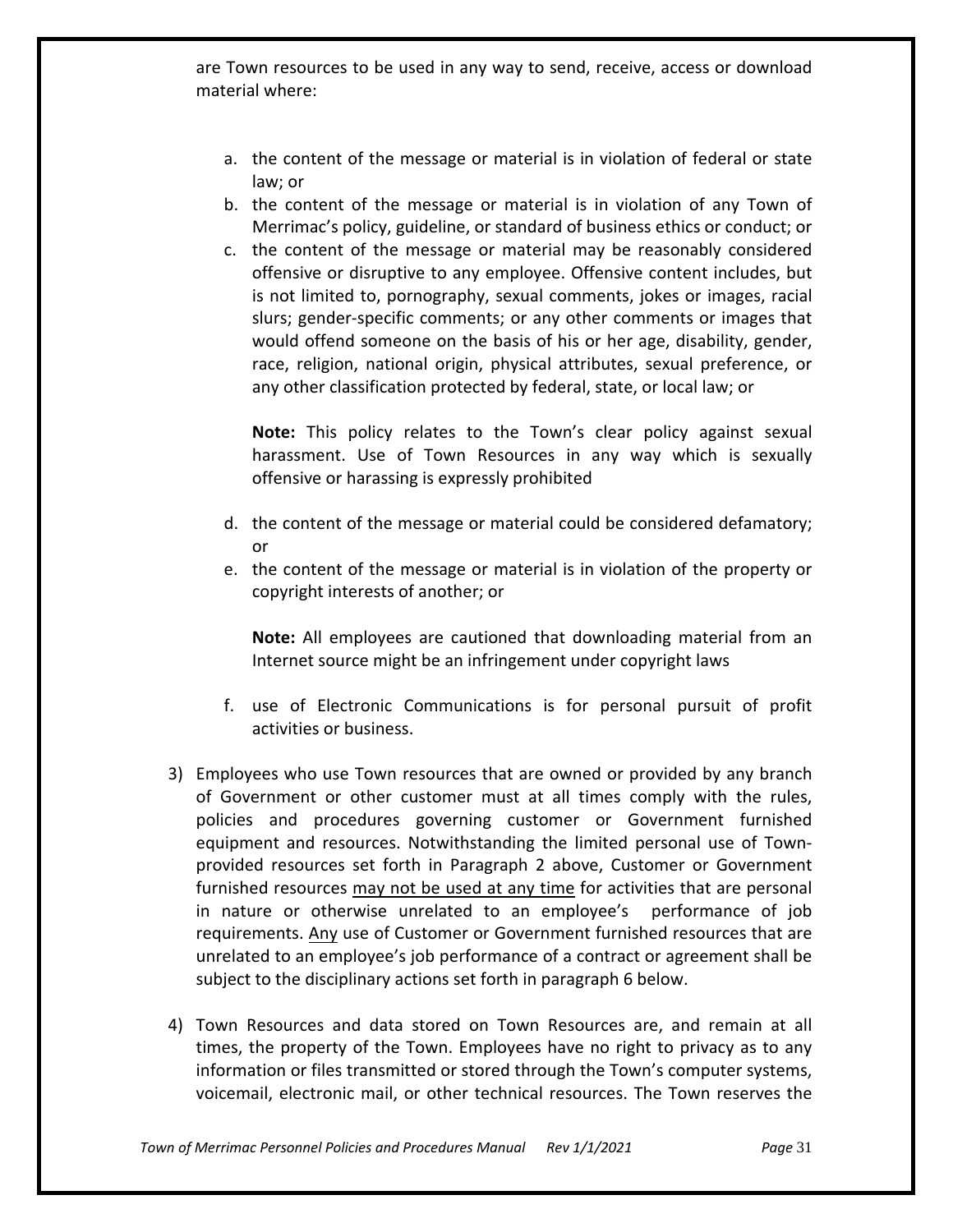right to retrieve and read any Electronic Communications. Furthermore, all Electronic Communications including text and images may be disclosed to law enforcement or other third parties without prior consent of the sender or the receiver.

- 5) The Town reserves the right to monitor, on a real-time basis, any and all traffic on the Town's network on a proactive basis to ensure appropriate content access as well as reasonable resource utilization. Employees should be aware that, even when a message is erased or a visit to a Web site is closed; it is still possible to recreate the message or locate the Web site. Additionally, Town management may direct a real-time monitoring of an individual account or machine due to suspicion of inappropriate usage. Any known or consistent usage will be documented and forwarded to the appropriate management personnel for review.
- 6) Management personnel and others acting at the direction of management of the Town have the authority to investigate suspected violations of this policy statement. The Town reserves the right to search the employee's work area and seize all relevant materials pursuant to an investigation of possible criminal activity of noncompliance with the Town policy, and to limit, in its sole discretion, access to certain Internet sites it feels are not consistent with legitimate Town business. Violations of any of the provisions of this policy statement may result in appropriate disciplinary action depending upon the severity and frequency of the violations, including without limitation, written warnings, termination and criminal and civil action. In addition, the Town may be required to advise appropriate customer, governmental, or legal officials of any improper use of Electronic Communications.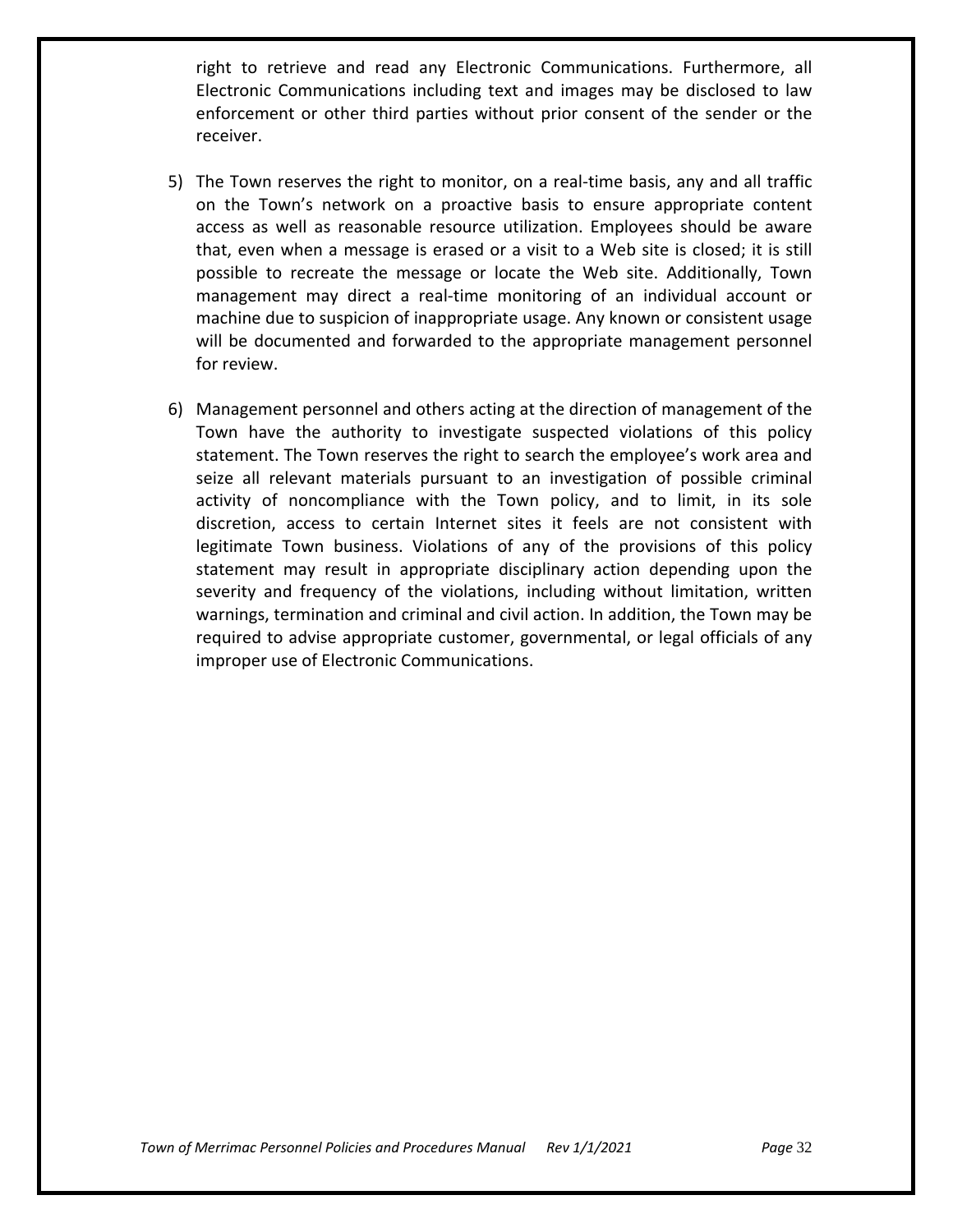## **EMPLOYEE ASSISTANCE PROGRAM**

The Town of Merrimac offers an *Employee Assistance Program* (EAP) designed to offer help to those who have personal problems that impair their work attendance or performance. As an employer whose purpose is to provide public services, the Town realizes that unsatisfactory job performance often results from problems not directly related to an employee's job function. In such cases, the job performance problem will not be solved unless the basic cause is properly diagnosed and treated.

The Town of Merrimac recognizes that many influences may detract from a person's effectiveness, particularly personal problems that affect them and their families. In order to serve the needs of employees, the EAP will acquaint them with appropriate community resources and agencies. The EAP is remedial. Its purpose is to help individuals overcome problems and restore them to full job efficiency. Guidance and counseling are also available to immediate family members.

Under the *Employee Assistance Program,* employees are encouraged to voluntarily use the resources which the Town has provided. Hopefully, such voluntary referrals will come prior to job performance problems. In instances where job performance or attendance problems have already developed, the procedure will be as follows:

The employee will be advised that the problem must be resolved. The supervisor will attempt to assist the employee in improving work performance and attendance problems without diagnosing the cause or interfering in the employee's personal affairs. If it becomes apparent to the supervisor that the employee is either unable or unwilling to solve the problem, and normal supervisory assistance is of no avail, it is the responsibility of the supervisor to refer the employee to a professionally trained Diagnostic and Referral Resource. *(MIIA EAP* is the resource to be used.)

The Diagnostic and Referral Resource will discuss the problem with the employee on a confidential basis, determine the cause of the problem, and provide a recommendation to the employee as to where assistance can be secured in the community. A comprehensive evaluation report with these recommendations is forwarded to the designated employer supervisor.

It is the employee's responsibility to accept the recommendation and follow through to receive assistance. If the employee accepts the offer of help, and the job performance or attendance problems are resolved to the supervisor's satisfaction, no further action will be taken.

If the employee refuses the offer of assistance, or refuses to follow the recommendations of a designated resource person and others to whom they refer the employee, and job performance or attendance continues to be unsatisfactory, then normal disciplinary measures will be taken.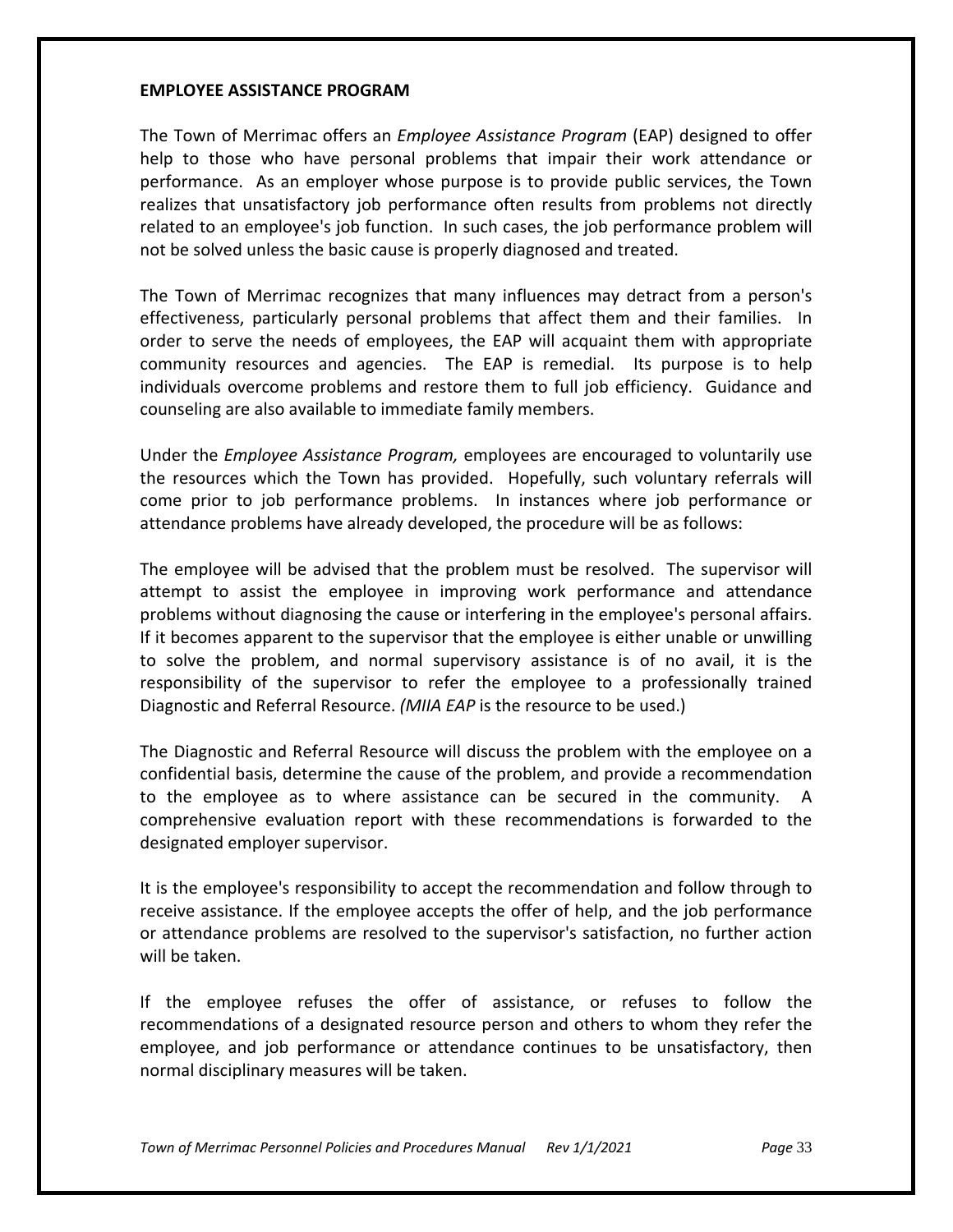Participation in the *Employee Assistance Program* does not give employees a guarantee that they will avoid further disciplinary action in the case of unimproved job performance. However, it does offer employees an option for corrective behavior. The entire matter will be conducted on a confidential basis. The supervisor will need to be informed of attendance in the program, and any changes in planning.

The Employee Assistance Program is offered through:

MIIA Employee Assistance Program 1-800-451-1834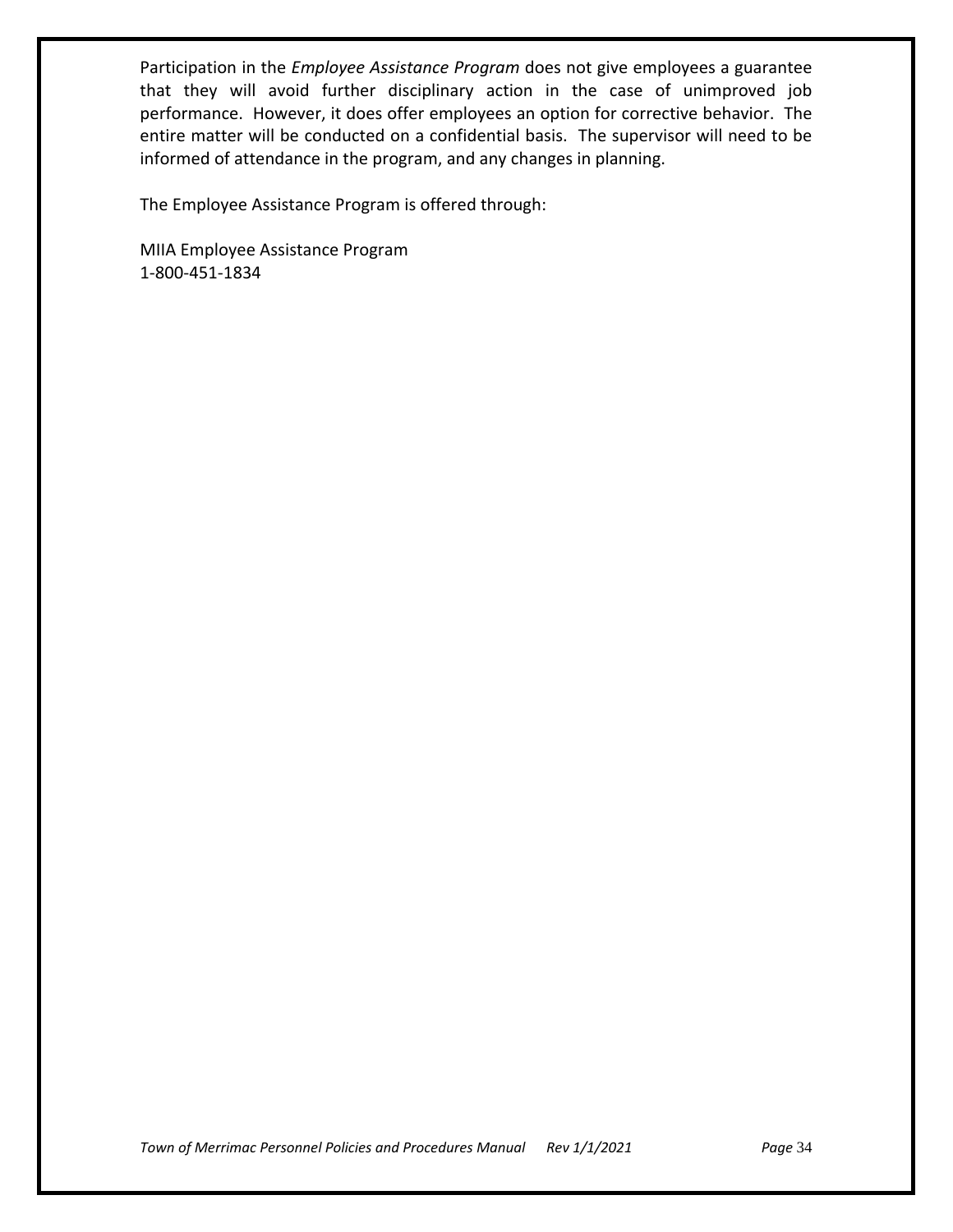## **FAMILY AND MEDICAL LEAVE**

# **Applicability**

This policy shall be administered in accordance with regulations issued by the U.S. Department of Labor under the authority of the Family and Medical Leave Act of 1991, and applicable state law.

# **Family Leave**

An Appointing Authority shall grant to a full or permanent part-time employee who has been employed for at least twelve consecutive months, a leave of absence for up to 12 weeks in conjunction with the birth, adoption or placement of a child as long as the leave concludes within 12 months following the date of the birth, adoption or placement.

If both spouses are employees of the Town covered by these rules, they are jointly entitled to a combined total of 12 weeks of family leave for the above purposes (birth, adoption or placement). The female employee is entitled to up to 8 of those 12 combined weeks under state law for either maternity or adoption purposes (M.G.L., Chapter 149, §l 05D).

# **Notice Requirements for Family Leave**

At least 30 days in advance, the employee shall submit to the Director of Budget, Finance & Personnel a written notice of his/her intent to take family leave and the dates and expected duration of the leave. If 30 days notice is not possible, the employee shall give notice as soon as practicable. The employee shall provide upon request by the Finance Director proof of the birth, adoption or placement.

# **Continuation of Benefits During Family Leave**

Employees taking an unpaid leave of absence under this provision will accumulate sick and vacation leave benefits only for the first 8 weeks of such unpaid leave. The period of family leave granted under these rules shall not affect the employee's right to receive any benefits for which the employee was eligible at the start of his/her leave.

## **Medical Leave**

An Appointing Authority shall grant to a full or regular part-time employee who has been employed for at least twelve consecutive months, an unpaid leave of absence for up to 12 weeks for: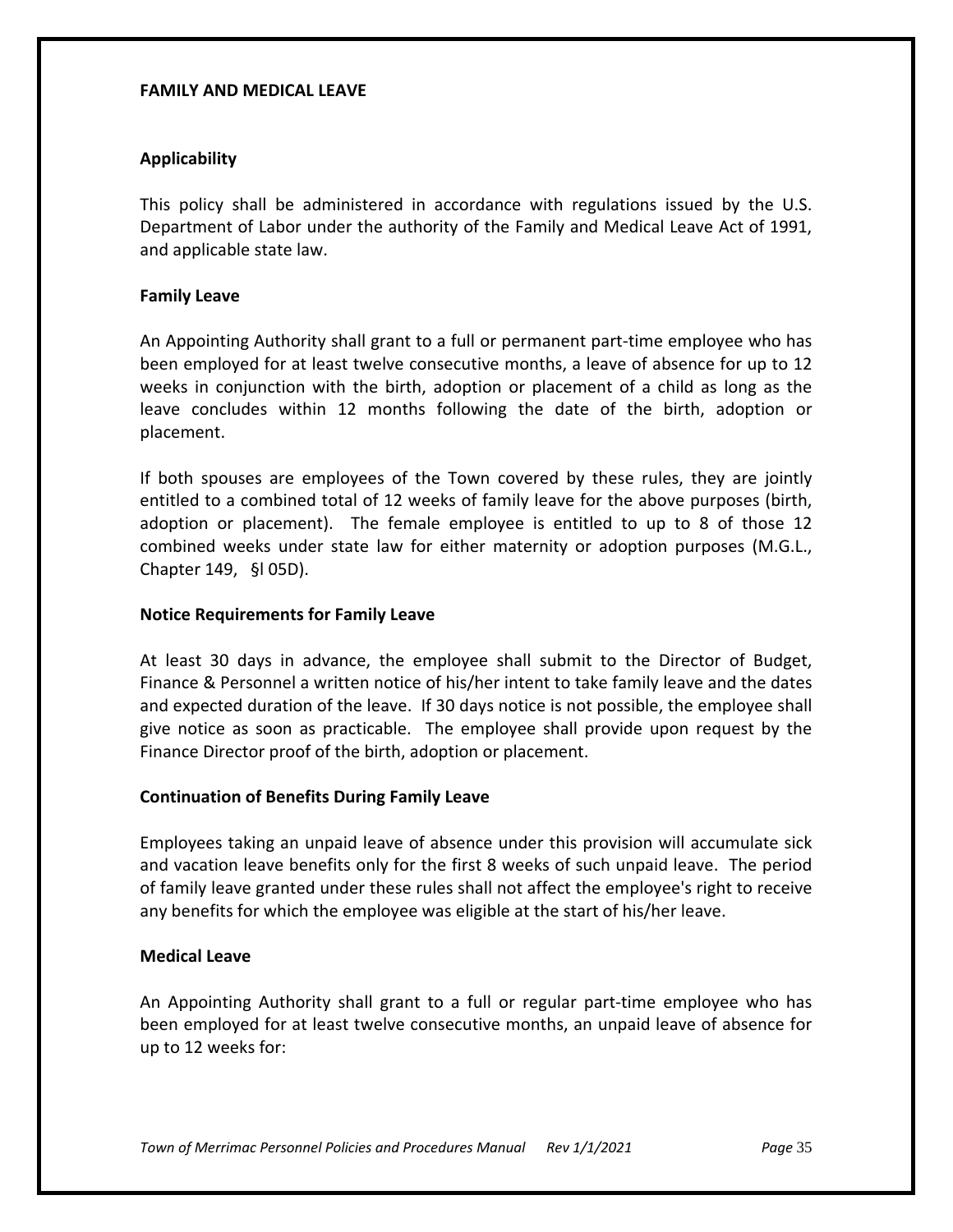• An employee's serious health condition which prevents him/her from performing the

essential functions of his/her position.

• Caring for a spouse, child or parent who has a serious health condition.

# **Notice Requirements for Medical Leave**

At least 30 days in advance, the employee shall submit to the Director of Budget, Finance & Personnel a written notice of his/her intent to take medical leave and the dates and expected duration of the leave. If 30 days notice is not possible, the employee shall give notice as soon as practicable. The Director of Budget, Finance & Personnel will inform the Department Head of the request for leave but not the underlying reasons for said leave.

# **Satisfactory Medical Evidence for Medical Leave**

The employee shall provide upon request by the Appointing Authority, satisfactory medical evidence, which is defined as:

- In the case of the employee's illness, a signed statement by a licensed physician, physician's assistant, nurse practitioner, chiropractor or dentist stating that he/she has personally examined the employee, explaining the nature of the illness or injury (unless identified as being of a confidential nature), and stating that the employee was unable to perform his/her duties due to the specific illness or injury on the days in question.
- In the case of illness of spouse, child or parent, a signed statement by a medical provider as defined above indicating that the person in question has been determined to be seriously ill and needing care on the days in question.
- The statement shall be on the letterhead of the attending physician or medical provider, and shall list an address and phone number.

If the Director of Budget, Finance & Personnel has reason to doubt the validity of the medical evidence, the Director may obtain a second opinion at the Town's expense.

If there is a conflict between the second opinion and the original medical statement, the Director and the employee may resolve the conflict by obtaining the opinion of a third medical provider, who is approved jointly by the Finance Director and the employee, at the Town's expense.

# **Use of Paid Leave to Offset Unpaid Non-FMLA Family Leave**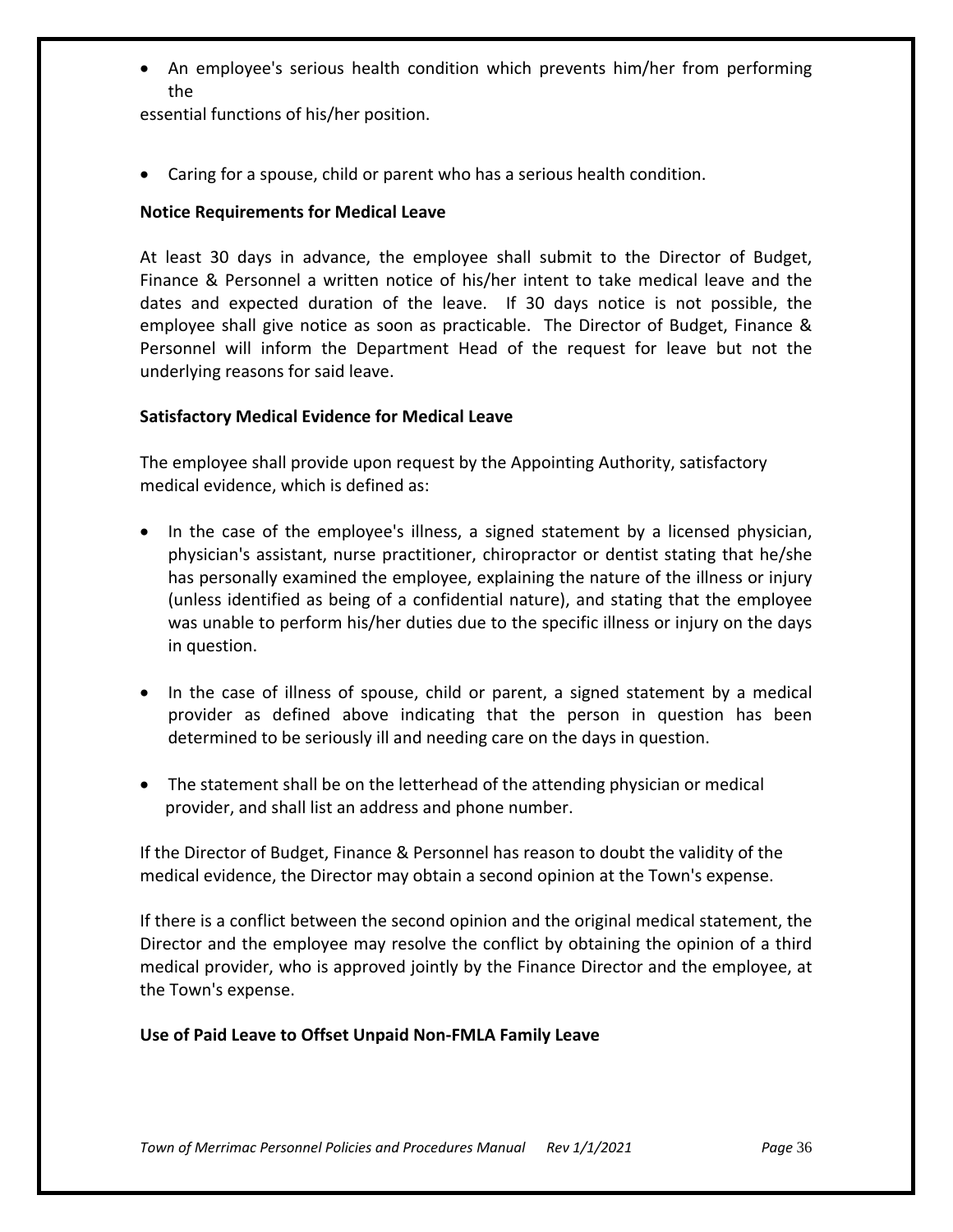If an employee has accumulated sick, personal, or vacation credits at the commencement of his/her family or medical leave, the employee may use such credits for which he/she may be eligible under the applicable rules.

## **Limit of Total Family and Medical Leave During a 12-month Period**

An employee is not entitled to more than 12 weeks of family and medical leave combined (including non-FMLA leave) in a 12-month period. For this purpose, a rolling 12 month period will be used, measured backward from the date of commencement of the leave.

# **Additional Family Leave**

In accordance with the provisions of G.L. c. 149 sec. 52D employees may take up to an additional 24 hours of annual family obligation leave during any 12 month period in addition to the 12 weeks allowed under the Family and Medical Leave Act.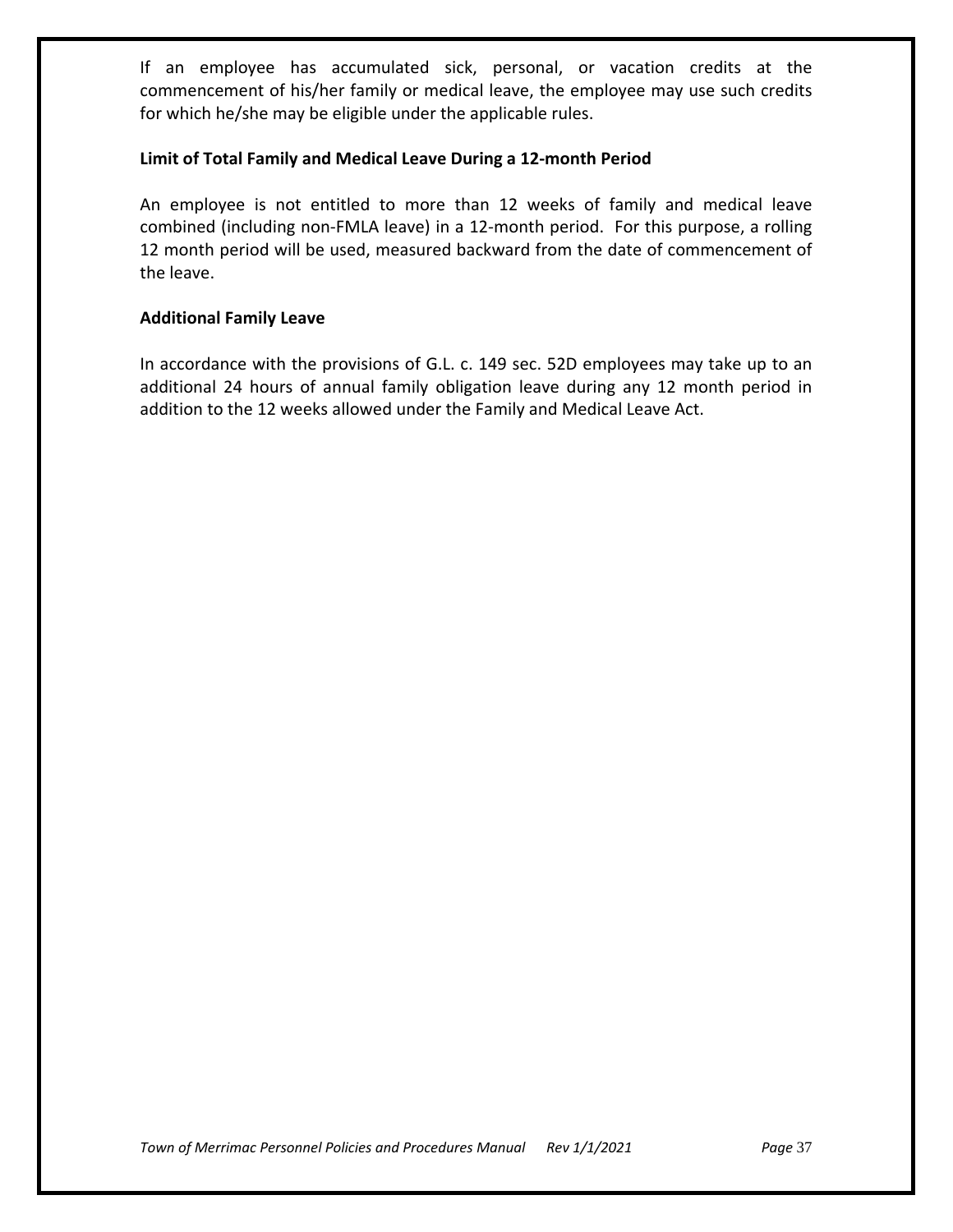## **TRAVEL EXPENSES AND MEAL REIMBURSEMENT**

# **Out of State Travel**

No expenses for out-of-state travel shall be reimbursed unless prior approval is given by the Department Head and the Board of Selectmen.

# **Travel Between Home and Work Assignment**

Transportation of any kind between an employee's home and permanently assigned office (official headquarters) is not reimbursable.

• If employees travel from home to temporary assignments rather than to their permanently assigned offices, transportation expenses shall be allowed either for the distance from their homes to places of temporary assignment, or from their permanently assigned offices to places of temporary assignment, whichever is nearer.

# **Full Travel Status**

This is defined as temporary absence from home on assignment to duty for more than 24 hours. The following items shall be reimbursable while on full travel status:

• Reasonable charges for hotel rooms, based upon submission of receipted hotel bill.

# **Unallowable Travel Expenses**

Reimbursement shall not be made for expenses incurred for the sole benefit of the traveler, such as valet service, entertainment, laundry service, etc.

# **Use of Town-owned Vehicles**

- Town-owned vehicles shall be used on official business only. They shall not be operated outside the necessary working hours (working hours to include time required to travel to and from place of authorized garaging).
- No Town-owned vehicle shall leave the Town without authorization by the employee's department head except emergency vehicles engaged in the performance of a documented emergency.
- Pleasure riding or use for private purposes is absolutely forbidden.
- No operator of a Town-owned motor vehicle shall transport a passenger or passengers other than those traveling on official business except with the approval of the Department Head.

This section shall not apply to the Chief of Police or Fire Chief as they are considered "on-call" in the event of emergency.

## **Liability When Using Town-owned Automobiles**

Operators are personally responsible for damage liabilities arising from accidents occurring during non-work related or authorized travel or involving passengers not traveling on official or authorized business. Any accident in which a Town-owned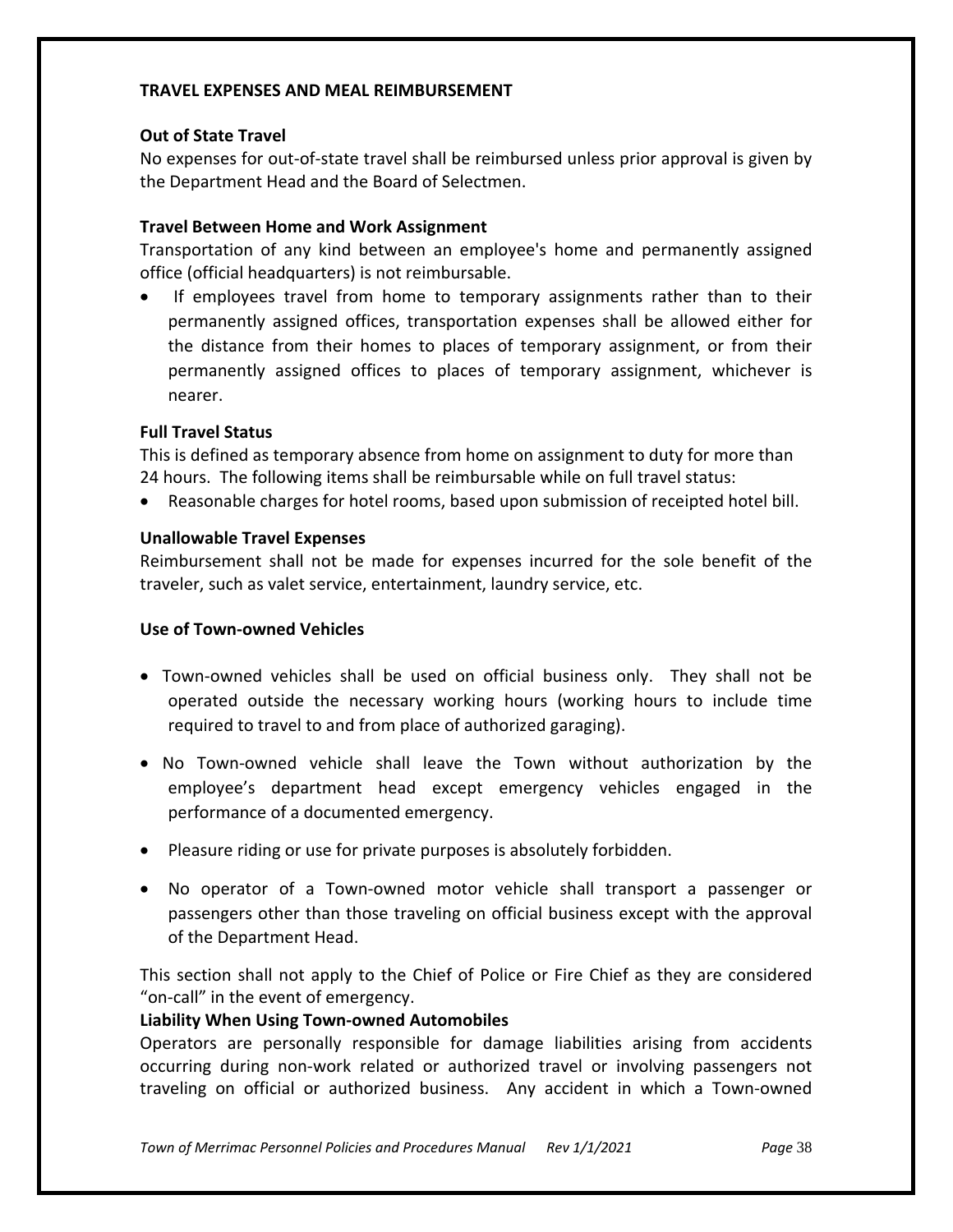vehicle is involved shall be reported immediately to the Finance Director. Any such accident involving death or personal injury shall be reported immediately in writing to the Registrar of Motor Vehicles.

# **Reimbursement of Expenses of Town-owned Automobiles**

Reimbursement shall be allowed for expenses incurred in the operation of Town-owned cars, including charges for gas, oil and reasonable charges for minor repairs, public garage and parking fees, toll charges and reasonable charges for car washing.

# **Privately-owned Automobiles and Mileage Rate**

- When use of a person's private car is necessary and has been authorized by the Department Head, the approved mileage rate will be allowed.
- Effective Jan. 8, 2001, the mileage rate shall be \$.385 per mile. Effective on July 1 of each following fiscal year, the Board of Selectmen may increase the mileage rate to be equal to the highest rate allowed by the IRS for business travel.
- For each trip, the city or town visited must be reported. If several addresses are visited within a city or town, state the number visited and total mileage covered. The purpose of each visit must also be reported.
- Mileage reported shall be based upon actual odometer readings.
- Private automobile mileage reimbursement shall be payable only to one of two or more employees traveling together in the same vehicle.

# **Unallowable Expenses for Automobiles**

No reimbursement shall be allowed or obligation incurred for the private garaging of a Town-owned automobile operated by an employee as transportation from the place of employment to the vicinity of residence.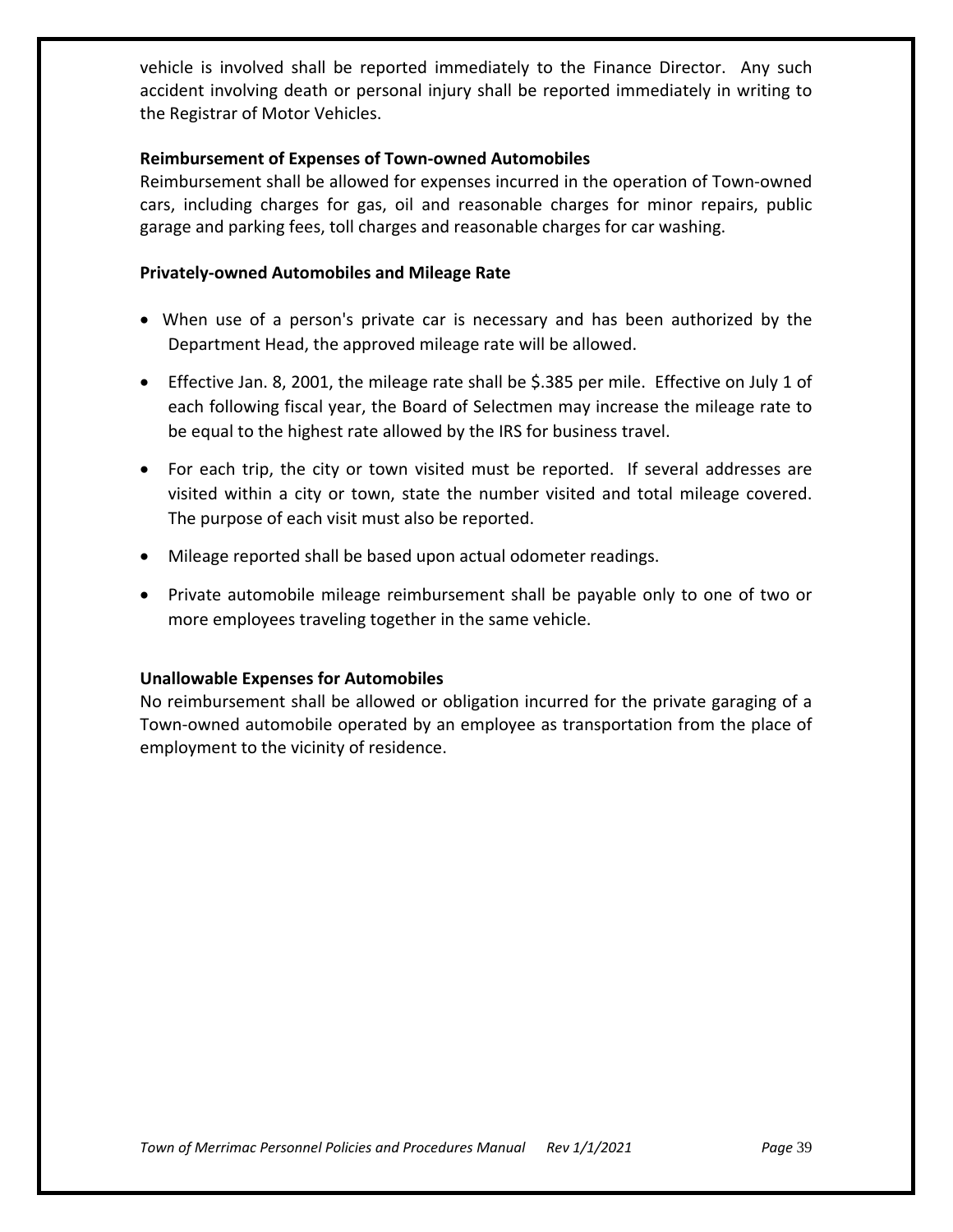# **Meal Reimbursement**

Reimbursement shall be allowed for meals while on full travel status.

# **Amount of Meal Reimbursement**

Reimbursement shall be allowed for actual meal expenses incurred, including tips, not to exceed the following:

- Breakfast \$ 10.00
- Lunch (midday meal)  $\frac{1}{5}$  15.00
- Supper (evening meal)  $\frac{1}{5}$  30.00

The rates for lunch and supper may be reversed at the option of the person when entitled to both meals in one day. The rates above shall apply only when meals are not included in the rate charged for lodging or otherwise included in registration or conference fees.

# **When Meals May be Reimbursed**

For travel status of 24 hours or more, the following are the allowances on the first day:

- When travel status begins before 6:00 A.M., the person will be entitled to breakfast, midday and evening meals.
- When travel status begins between 6:00 A.M. and noon, the person will be entitled to midday and evening meals.
- When travel status begins between noon and evening, the person will be entitled to the evening meal.

For travel status of 24 hours or more, the following are the allowances on the final day:

- When travel status ends between 6:00 A.M., and noon, the person will be entitled to breakfast.
- When travel status ends between noon and 6:00 P.M., breakfast and midday meals will be allowed.
- When travel status ends after 6:00 P.M., breakfast, midday and evening meals will be allowed.
- Breakfast at beginning and evening meal at end of travel status will not be allowed unless the charge is accompanied by a statement of necessity for early departure or late return.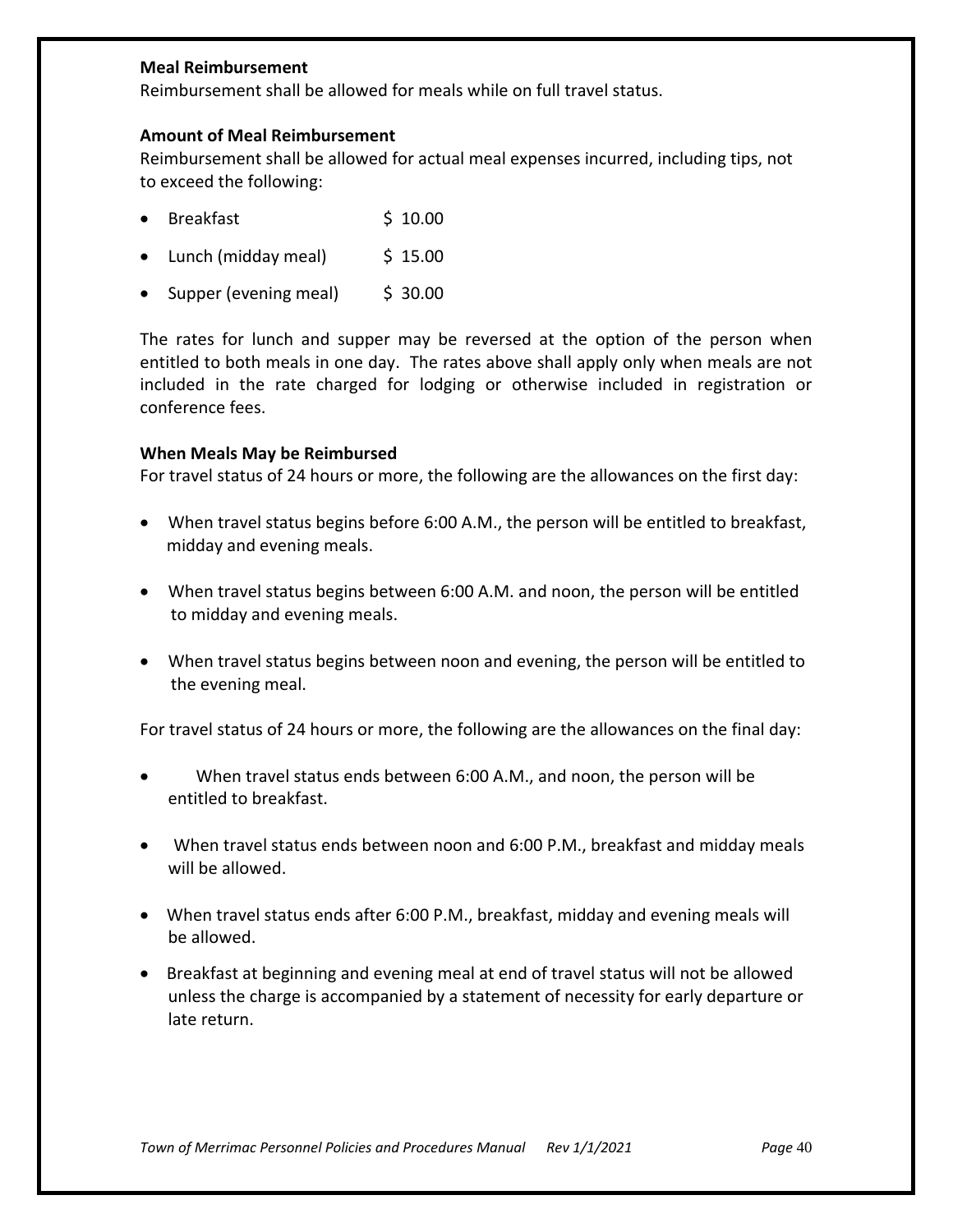# **Meal Reimbursement for Travel Less Than 24 Hours in Duration**

- For travel of one day's duration starting two hours or more before compensated time, the person will be entitled to the breakfast allowance. Voucher must state time of departure and time compensation commenced.
- For travel of one day's duration ending two hours or more after compensated time, the person will be entitled to the evening meal allowance. Voucher must state the time compensation ceases and time of arrival home.
- In no event will the midday meal be allowed for travel of less than 24 hours' duration unless unless associated with a formal meeting or conference.
- Voucher must state necessity for early departure or late return as well as a statement giving the regularly scheduled work hours.